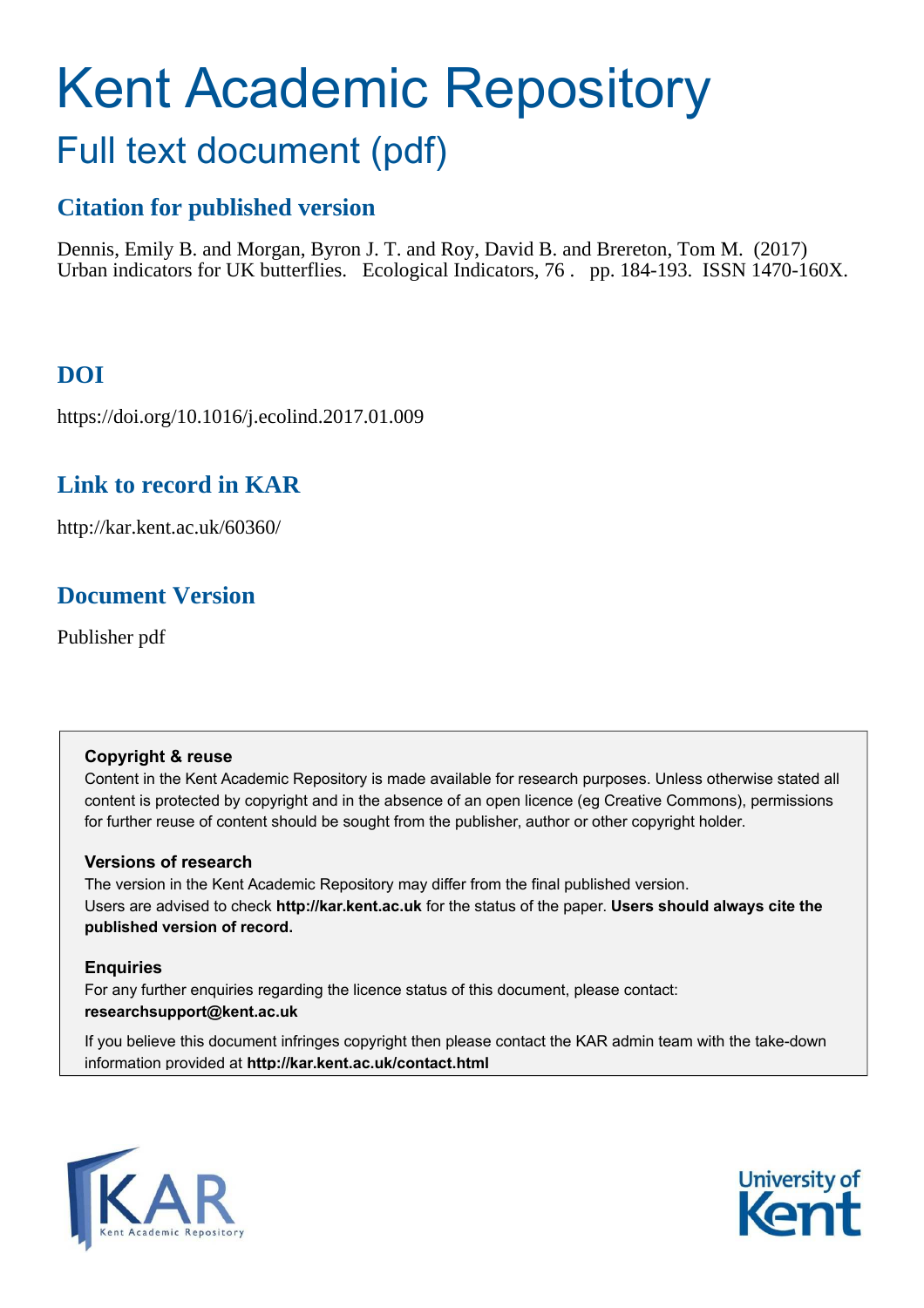Contents lists available at [ScienceDirect](http://www.sciencedirect.com/science/journal/1470160X)

## Ecological Indicators

journal homepage: [www.elsevier.com/locate/ecolind](http://www.elsevier.com/locate/ecolind)

## Original Article Urban indicators for UK butterflies

### Emily B. Dennis<u>a,[b](#page-0-0),</u>∗, [By](#page-0-0)ron J.T. Morganª, [Da](#page-0-0)vid B. Roy¢, [To](#page-0-0)m M. Brereton <sup>b</sup>

<sup>a</sup> School of Mathematics, Statistics and Actuarial Science, University of Kent, Canterbury, UK

**b Butterfly Conservation, Manor Yard, East Lulworth, Wareham, UK** 

<sup>c</sup> Centre for Ecology & Hydrology, Benson Lane, Crowmarsh Gifford, Wallingford, UK

#### a r t i c l e i n f o

#### Article history: Received 26 October 2016 Received in revised form 19 December 2016 Accepted 10 January 2017

Keywords: Abundance Biodiversity Generalised abundance index Monitoring Phenology UK Butterfly Monitoring Scheme Urban morphological zones

#### A B S T R A C T

Most people live in urban environments and there is a need to produce abundance indices to assist policy and management of urban greenspaces and gardens. While regional indices are produced, with the exception of birds, studies of the differences between urban and rural areas are rare. We explore these differences for UK butterflies, with the intention to describe changes that are relevant to people living in urban areas, in order to better connect people with nature in support of conservation, provide a measure relevant to human well-being, and assess the biodiversity status of the urban environment.

Transects walked under the UK Butterfly Monitoring Scheme are classified as urban or rural, using a classification for urban morphological zones. We use models from the Generalised Abundance Index family to produce urban and rural indices of relative abundance for UK butterfly species. Composite indices are constructed for various subsets of species. For univoltine and bivoltine species, where we are able to fit phenomenological models, we estimate measures of phenology and identify urban/rural differences. Trends in relative abundance over the period 1995–2014 are more negative in urban areas compared to rural areas for 25 out of 28 species. For the composite indices, all trends are negative, and they are significantly more negative for urban areas than for rural areas. Analysis of phenological parameters shows butterflies tend to emerge earlier in urban than in rural areas. In addition, some fly longer in urban than in rural areas, whereas in other cases the opposite is the case, and hypotheses are proposed to account for these features.

Investigating new urban/rural indicators has revealed national declines that are stronger for urban areas. For continued monitoring, there is a need for an urban butterfly indicator, and for this to be evaluated and reported annually. We explain how this may be interpreted, and the relevance for other monitoring schemes. The results of this paper, including the phenological findings, shed new light on the potentially deleterious effects of urbanisation and climate change, which require suitable monitoring and reporting to support policy and management, for example of urban greenspaces and gardens.

© 2017 Published by Elsevier Ltd.

#### 1. Introduction

In recent decades the world has become increasingly urbanised, with over half of the global population now living in urban areas, a proportion which is predicted to increase to 66% by 2050 ([United](#page-9-0) [Nations,](#page-9-0) [2014\).](#page-9-0) In 2009, 81.4% of the population in England was classified as living in an urban area, while in Wales, Scotland and Northern Ireland, 66.1, 81.6 and 63.6% of the population occupy urban areas, respectively [\(Pateman,](#page-9-0) [2011\).](#page-9-0) Urbanisation has been identified as a cause of loss, degradation and fragmentation of habitats, and species richness is often reduced in highly urbanised areas,

∗ Corresponding author at: Butterfly Conservation, Manor Yard, East Lulworth, Wareham, IIK.

E-mail address: [E.B.Dennis@kent.ac.uk](mailto:E.B.Dennis@kent.ac.uk) (E.B. Dennis).

[http://dx.doi.org/10.1016/j.ecolind.2017.01.009](dx.doi.org/10.1016/j.ecolind.2017.01.009) 1470-160X/© 2017 Published by Elsevier Ltd.

although species richness has sometimes been found to increase with urbanisation, for example due to increased heterogeneity [\(McKinney,](#page-8-0) [2008\).](#page-8-0) The effects of urbanisation have been studied and reviewed for various taxa, including birds, invertebrates, mammals, reptiles and plants ([McKinney,](#page-8-0) [2008;](#page-8-0) [Hahs](#page-8-0) et [al.,](#page-8-0) [2009;](#page-8-0) [Hernandez](#page-8-0) et [al.,](#page-8-0) [2009;](#page-8-0) [Jones](#page-8-0) [and](#page-8-0) [Leather,](#page-8-0) [2012;](#page-8-0) [Aronson](#page-8-0) et [al.,](#page-8-0) [2014\).](#page-8-0)

Urban ecology is a well-established field, but to our knowledge, and with the exception of birds, urban indicators have rarely been developed, with many studies focusing upon the impacts of urbanisation on species richness (for example [Blair,](#page-8-0) [1999\)](#page-8-0) or singlespecies hypotheses. Habitat-specific abundance indices, including urban classifications, have been studied for UK birds ([Newson](#page-9-0) et [al.,](#page-9-0) [2009;](#page-9-0) [Studeny](#page-9-0) et [al.,](#page-9-0) [2013\),](#page-9-0) where habitats of monitored sites were classified by volunteers. Alternatively indicators for woodland and farmland birds in Europe have been derived by classifying





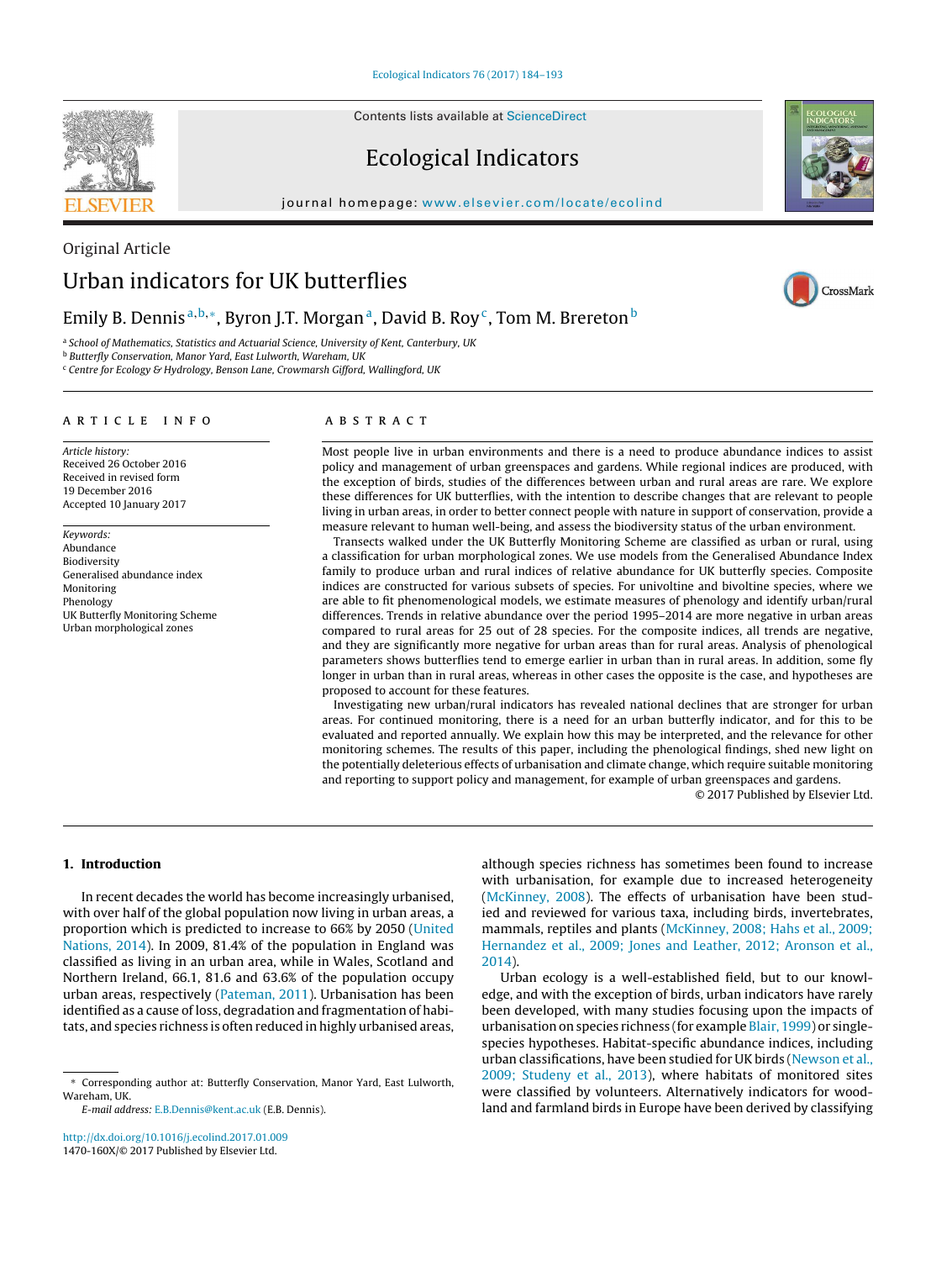<span id="page-2-0"></span>species rather than sites ([Gregory](#page-8-0) et [al.,](#page-8-0) [2005\),](#page-8-0) or for sites within specific city boundaries ([Herrando](#page-8-0) et [al.,](#page-8-0) [2012\).](#page-8-0) [Van](#page-9-0) [Dyck](#page-9-0) et [al.](#page-9-0) [\(2009\)](#page-9-0) found declines in abundance in urban areas for butterflies in the Netherlands and in Belgium. In the UK habitat-specific butterfly indicators have been developed for woodland and farmland ([Brereton](#page-8-0) et [al.,](#page-8-0) [2011a\).](#page-8-0)

Global biodiversity loss is well known and biodiversity indicators provide a means for monitoring changes and measuring performance in reaching biodiversity targets at national and global scales ([Defra,](#page-8-0) [2016;](#page-8-0) [Butchart](#page-8-0) et [al.,](#page-8-0) [2010\).](#page-8-0) Urban biodiver-sity provides important cultural ecosystem services ([Bolund](#page-8-0) [and](#page-8-0) [Hunhammar,](#page-8-0) [1999\)](#page-8-0) andmay contribute towards human well-being ([Millennium](#page-8-0) [Ecosystem](#page-8-0) [Assessment,](#page-8-0) [2005\).](#page-8-0) In this paper we derive and compare indicators for urban and rural areas of the UK, using butterfly monitoring data for illustration. Improved monitoring of species' abundance in urban areas may be used for assessing and refining conservation efforts, as well as engaging and educating the general public, the majority of whom live in urban areas ([McKinney,](#page-8-0) [2002\).](#page-8-0)

[Fox](#page-8-0) et [al.\(2014\)](#page-8-0) attributed declines in occurrence of widespread moths in southern Britain to increases in urban and arable land cover in this area. Declines in the abundance of birds have similarly been found for southern and eastern England [\(Harrison](#page-8-0) et [al.,](#page-8-0) [2014;](#page-8-0) [Massimino](#page-8-0) et [al.,](#page-8-0) [2015\),](#page-8-0) as well as the extinction of some plant species [\(Preston,](#page-9-0) [2000\).](#page-9-0) Unlike for UK birds, designations of sites as urban by the recorders are not available for butterflies, hence a suitable classification is required. Some studies have used land cover data at varying scales to define urban locations e.g. [Botham](#page-8-0) et [al.](#page-8-0) [\(2009\),](#page-8-0) [Evans](#page-8-0) et [al.](#page-8-0) [\(2011\).](#page-8-0)

Butterflies respond sensitively and rapidly to changes in climate and habitat and may act as representatives for less well-monitored insect groups, with the exception of saproxylic species which depend upon dead or decaying wood [\(Thomas,](#page-9-0) [2005\).](#page-9-0) Unlike most other insects groups, butterflies are well-documented, their taxonomy is understood, many species are easy to identify and there is a wealth of information on their ecology and life-histories [\(Thomas,](#page-9-0) [2005\).](#page-9-0) Butterflies are also culturally important as demonstrated by their popularity amongst the general public and frequent appearances in art and literature ([Fox](#page-8-0) et [al.,](#page-8-0) [2015\).](#page-8-0) These attributes make butterflies potentially valuable biodiversity indicators, which has been recognized politically, with EU, UKand devolved governments adopting the status of butterfly populations as a measure of biodiversity and environmental health (Brereton et [al.,](#page-8-0) [2011a;](#page-8-0) van Swaay et [al.,](#page-8-0) [2016;](#page-8-0) [Defra,](#page-8-0) [2016\).](#page-8-0)

The pressures of urbanisation on butterflies have been identified in various studies undertaken in many countries, with these generally finding negative impacts on species richness and abundance [\(Blair,](#page-8-0) [1999;](#page-8-0) [Jones](#page-8-0) [and](#page-8-0) [Leather,](#page-8-0) [2012;](#page-8-0) [Ramírez-Restrepo](#page-8-0) [and](#page-8-0) [MacGregor-Fors,](#page-8-0) [2016\).](#page-8-0)

Urban phenology has been widely studied, particularly for plants ([Neil](#page-9-0) [and](#page-9-0) [Wu,](#page-9-0) [2006\),](#page-9-0) and can be used to estimate urban heat island effects [\(Kaiser](#page-8-0) et [al.,](#page-8-0) [2016\)](#page-8-0) and as an indicator for the effects of climate change [\(Jochner](#page-8-0) [and](#page-8-0) [Menzel,](#page-8-0) [2015\).](#page-8-0) Surprisingly, [Altermatt](#page-8-0) [\(2012\)](#page-8-0) found delayed butterfly phenology in urban habitats, and suggested this could be due to dispersal among habitat types, and [Diamond](#page-8-0) et [al.](#page-8-0) [\(2014\)](#page-8-0) also found delayed phenology due to the joint effects of urbanisation and climate change. By using generalised abundance index (GAI; [Dennis](#page-8-0) et [al.,](#page-8-0) [2016a\)](#page-8-0) models for analysis, we study parameters relevant to the phenology of individual broods, providing a new comparison of urban and rural phenology for UK butterflies.

In the following sections we describe the classification of urban areas used and the application of the GAI approach to produce urban and rural indices of abundance for a selection of UK butterfly species. Composite (multi-species) indices are then formed for groups of species, for comparison of urban and rural areas. Estimates of parameters relating to phenology are also compared for urban and rural areas.

#### 2. Materials and methods

#### 2.1. UK Butterfly Monitoring Scheme (UKBMS)

The UK Butterfly Monitoring Scheme (UKBMS) began in 1976 with 34 sites, and has grown to a network of over 1400 transects monitored each year ([Brereton](#page-8-0) et [al.,](#page-8-0) [2016\).](#page-8-0) Sites are self-selected but it is recommended that routes are chosen to include a fair representation of habitats present at the site, including areas that might become more suitable for butterflies in future. Should habitats change or degrade over time on sites, then that may contribute to declines in indices, however there is also an annual turnover of sites of approximately 13%,for example in 2015, 223 new sites were established ([Brereton](#page-8-0) et [al.,](#page-8-0) [2016\).](#page-8-0)

Transects are typically 2-4 km long, where an observer counts butterflies under specified times of the day and weather conditions ([Pollard](#page-9-0) [and](#page-9-0) [Yates,](#page-9-0) [1993\).](#page-9-0) Counts are made weekly from the beginning of April until the end of September, the main season for butterfly activity in the UK. Roughly 30% of potential counts in the 26 week season are missed in practice, for example due to unsuitable weather conditions or recorder unavailability [\(Dennis](#page-8-0) et [al.,](#page-8-0) [2013\).](#page-8-0)

The Wider Countryside Butterfly Survey (WCBS) has formed part of the UKBMS since 2009, and aims to contribute to improved population trend estimates for common and widespread butterfly species that are representative of the whole countryside [\(Brereton](#page-8-0) et [al.,](#page-8-0) [2011b\).](#page-8-0) The scheme adopts the sampling framework used by the Breeding Bird Survey (BBS), which uses 1 km grid squares, and counts are made along two, evenly-spaced, parallel transects of 1 km length, which are surveyed on at least two separate days during July and August. In 2015 over 800 WCBS squares were sampled [\(Brereton](#page-8-0) et [al.,](#page-8-0) [2016\).](#page-8-0) In the following analysis we include data from both the WCBS and UKBMS.

#### 2.2. Definition of urban

The Urban Morphological Zones data for the year 2000 (UMZ2000) provide a consistent definition of urban areas in all UK countries and across Europe and can be defined as "A set of urban areas lying less than 200m apart" ([European](#page-8-0) [Environment](#page-8-0) [Agency,](#page-8-0) [2016a\).](#page-8-0) Data were sourced from the European Environment Agency [\(European](#page-8-0) [Environment](#page-8-0) [Agency,](#page-8-0) [2016a\),](#page-8-0) where further details on the definition and methodology can also be found, and are derived from Corine land cover data ([European](#page-8-0) [Environment](#page-8-0) [Agency,](#page-8-0) [2016b\).](#page-8-0) For the purposes of this study we use the urban classification for the UK, which is displayed in Fig. S1, and was extracted in QGIS ([QGIS](#page-9-0) [Development](#page-9-0) [Team,](#page-9-0) [2016\).](#page-9-0)

#### 2.3. Data selection

Each UKBMS (and WCBS) transect was classified as either urban or rural according to the UMZ2000 classification, based on the grid reference of the middle of the transect. We compare the land cover composition for urban and rural coverage across the UK and among transects using a land cover map from 2007 (LCM2007; [Morton](#page-9-0) et [al.,](#page-9-0) [2014\).](#page-9-0) For each species monitored by the UKBMS, the total and minimum number of sites classified as urban and rural across years were identified. Species monitored at a minimum of 5 rural and urban sites each year and at least 20 across all years were retained for analysis. Clouded Yellow was additionally excluded since there were no positive counts on urban sites for 1995. This resulted in trends calculable for 15 and 28 species, based on sites monitored during 1980-2014 and 1995-2014, respectively, for which common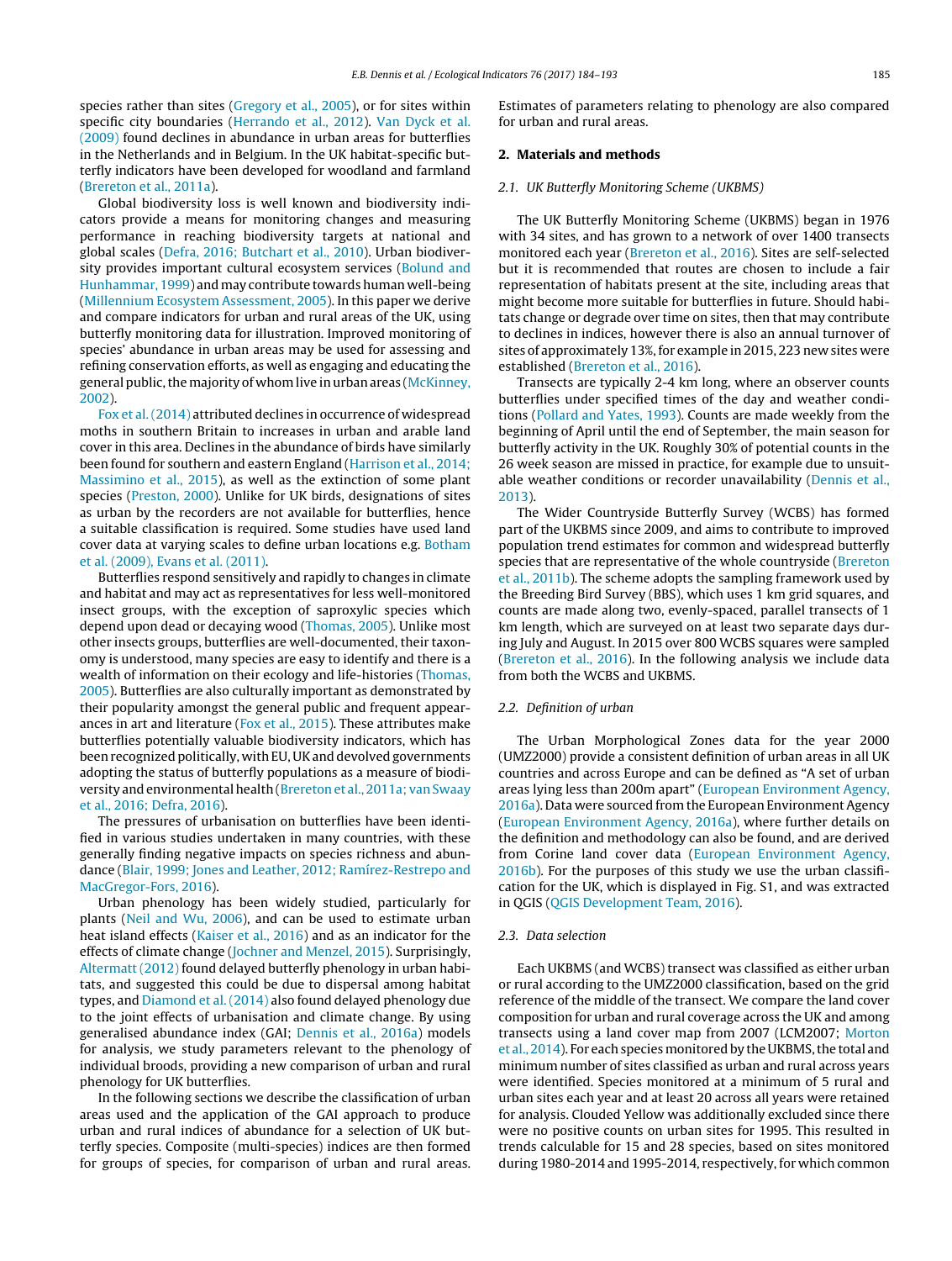#### <span id="page-3-0"></span>Table 1

The 28 species used in the analysis for data for the period 1995–2014, together with the species codes used in the paper. The 15 species which were analysed for 1980–2014 are indicated by X, and flight periods (FP) are represented by U (univoltine), B (bivoltine) and M (multivoltine).

| Common name                   | Latin name             | Species code | FP | 1980- |
|-------------------------------|------------------------|--------------|----|-------|
| Dingy skipper <sup>a</sup>    | Erynnis tages          | DS           | U  |       |
| Essex skipper                 | Thymelicus lineola     | <b>ES</b>    | U  |       |
| Gatekeeper                    | Pyronia tithonus       | G            | U  |       |
| Green hairstreak <sup>a</sup> | Callophrys rubi        | <b>GH</b>    | U  |       |
| Grizzled skipper <sup>a</sup> | Pyrgus malvae          | GS.          | U  |       |
| Large skipper                 | Ochlodes sylvanus      | LS           | U  | X     |
| Marbled white                 | Melanargia galathea    | <b>MW</b>    | U  |       |
| Meadow brown                  | Maniola jurtina        | <b>MB</b>    | U  | X     |
| Orange-tip                    | Anthocharis cardamines | <b>OT</b>    | U  |       |
| Purple hairstreak             | Favonius quercus       | PH           | U  |       |
| Ringlet                       | Aphantopus hyperantus  | R            | U  |       |
| Small skipper                 | Thymelicus sylvestris  | SS           | U  | X     |
| <b>Brimstone</b>              | Gonepteryx rhamni      | Br           | B  |       |
| Brown argus                   | Aricia agestis         | BA           | B  |       |
| Common blue                   | Polyommatus icarus     | <b>CB</b>    | B  | X     |
| Green-veined white            | Pieris napi            | GvW          | B  | X     |
| Holly blue                    | Celastrina argiolus    | HR           | B  |       |
| Large white                   | Pieris brassicae       | <b>I.W</b>   | B  | X     |
| Small white                   | Pieris rapae           | SW           | B  | X     |
| Wall                          | Lasiommata megera      | W            | B  | X     |
| Comma                         | Polygonia c-album      | C            | M  | X     |
| Painted lady b                | Vanessa cardui         | PL.          | м  | X     |
| Peacock                       | Aglais io              | P            | м  | X     |
| Red admiral <sup>b</sup>      | Vanessa atalanta       | RA           | М  | X     |
| Small copper                  | Lycaena phlaeas        | <b>SC</b>    | M  | X     |
| Small heath                   | Coenonympha pamphilus  | <b>SH</b>    | м  | X     |
| Small tortoiseshell           | Aglais urticae         | <b>ST</b>    | м  | X     |
| Speckled wood                 | Pararge aegeria        | SW           | M  |       |

<sup>a</sup> Habitat specialists (as defined in [Brereton](#page-8-0) et [al.,](#page-8-0) [2015\).](#page-8-0)

**b** Regular migrants.

and Latin names are given in [Table](#page-2-0) 1. Mid-term (20 years) as well as long-term (35 years) trends were estimated to allow for more species to be included in the indicator in the former case.

#### 2.4. Modelling approach

We use members of the generalised abundance index family (GAI; [Dennis](#page-8-0) et [al.,](#page-8-0) [2016a\)](#page-8-0) to estimate urban and rural indices of abundance for each species. To facilitate comparisons involving many species, only the Poisson GAI is used, although alternative distributions and goodness-of-fit have been explored in [Dennis](#page-8-0) et [al.](#page-8-0) [\(2016a\).](#page-8-0) Briefly, each count  $y_{i,j}$  for site  $i$  and visit  $j$  in a given year is treated as the realization of a Poisson random variable with expectation  $\lambda_{i,j}$  =  $N_i a_{i,j}$ , where  $N_i$  represents the relative abundance for the ith site, and  $a_{ij}$  denotes a function describing seasonal variation in counts.

An efficient concentrated likelihood approach was employed for obtaining maximum-likelihood estimates and is described in [Dennis](#page-8-0) et al. (2016a). The number of parameters to estimate numerically is reduced appreciably by optimising a likelihood only with respect to the parameters associated with  $a_{i,j}.$  The site parameters,  $N_i$ , in a given year are then estimated by

$$
N_i = \frac{\sum_{j=1}^{T} y_{i,j}}{\sum_{j=1}^{T} a_{i,j}},
$$

where  $T$  is the maximum number of visits to a site within a single year. The GAI approach is suitable for any number of visits to each site and can hence incorporate both UKBMS and WCBS data.

We use a phenomenological GAI to describe the annual flight period for univoltine and bivoltine species. Here  $a_{i,j}$  in a given year is described by a mixture of B Normal probability density functions, corresponding to the number of broods, B, a species has per year, such that

$$
a_{i,j} = \sum_{b=1}^{B} w_b \frac{1}{\sigma_b \sqrt{2\pi}} \exp\left\{-\frac{(t_{i,j} - \mu_b)^2}{2\sigma_b^2}\right\},
$$
 (1)

where  $w_b$ ,  $\mu_b$  and  $\sigma_b$  correspond to the weight, mean and standard deviation, respectively, for the *b*th brood, and  $\sum_{b=1}^{B} w_b = 1$ . In this paper we shall only consider the cases of  $B=1$  and  $\overline{B}=2$ . For simplicity, in the bivoltine case we assume a homoscedastic case, where  $\sigma$  =  $\sigma$ <sub>1</sub> =  $\sigma$ <sub>2</sub>, and denote w<sub>1</sub> = w, and w<sub>2</sub> = 1 – w, where w therefore represents the size of the first brood relative to the second brood. The standard deviation,  $\sigma$ , of the Normal distribution that is assumed for the flight period governs the length of the flight period: the larger  $\sigma$  is then the longer the flight period. Thus it is convenient to use the estimate of  $\sigma$  as a value which is effectively proportional to the estimated flight period length (for a given brood).

For species with more complex flight periods, a spline is required to describe seasonal variation in the counts. The spline GAI pre-sented in [Dennis](#page-8-0) et al. (2016a) does not include automatic selection of the level of smoothing. Hence to estimate seasonal variation,  $a_{ij}$ , we fit a simple generalised additive model (GAM) to the data using the mgcv package in R ([Wood,](#page-9-0) [2006;](#page-9-0) [R](#page-9-0) [Core](#page-9-0) [Team,](#page-9-0) [2016\),](#page-9-0) which uses generalised cross validation to select an appropriate level of smoothing. The site effects,  $N_i$ , are then estimated as for the phenomenological case, using the concentrated likelihood approach [\(Dennis](#page-8-0) et [al.,](#page-8-0) [2016a\).](#page-8-0) Species' designated voltinism is given in [Table](#page-2-0) 1. All analysis was performed in R ([R](#page-9-0) [Core](#page-9-0) [Team,](#page-9-0) [2016\),](#page-9-0) for which code is available in the Supplementary Material.

We fit a Poisson generalised linear model with year and site factors to the estimated site parameters  $N_i$ , and use scaled predicted year effects as the index of abundance ([Dennis](#page-8-0) et [al.,](#page-8-0) [2013\).](#page-8-0) This accounts for variation in the sites sampled each year, which is particularly relevant in cases with small numbers of sites. Nonparametric bootstrapping with 500 replicates was used to produce confidence intervals for the indices of abundance, accounting for sources of uncertainty from all stages of modelling.

Multi-species (composite)indices of abundance were calculated from the geometric mean index across groups of species ([Buckland](#page-8-0) et [al.,](#page-8-0) [2011\).](#page-8-0) For each year, the composite index is estimated by the exponential of the average of the log abundance index for each species. Confidence intervals were derived by estimating a composite index for each bootstrap replicate. Composite indices were derived based on all species and for all resident species (i.e. excluding the two regular migrants Painted Lady and Red Admiral), as well as separately for univoltine, bivoltine and multivoltine species, and the three habitat specialist species (indicated in [Table](#page-2-0) 1) with sufficient data to produce urban indices.

Trends in individual species and composite abundance were estimated by fitting simple linear regressions to the indices; associated errors were estimated by fitting simple linear regressions to each bootstrap replicate and the construction of suitable quantiles.

For the univoltine and bivoltine species, the phenomenological GAI provides estimates of additional parameters relating to phenology, namely  $\mu_b$ , the mean flight date for each brood,  $\sigma$ , representing flight period length, and for the bivoltine case, w, describing the size of the first brood relative to the second brood, from Eq.  $(1)$ . We compare average annual estimates of the phenology parameters over 1995-2014 for urban and rural areas. Associated confidence intervals were derived from the bootstrapping approach. In models for bivoltine species we let  $\mu_2$  =  $\mu_1$  +  $\mu_d$ , where  $\mu_1 \geq 0$  and  $\mu_d \geq 0$ . This ensures that  $\mu_2 > \mu_1$ , and allows for the study of  $\mu_d$ , the difference between the mean flight date of two broods.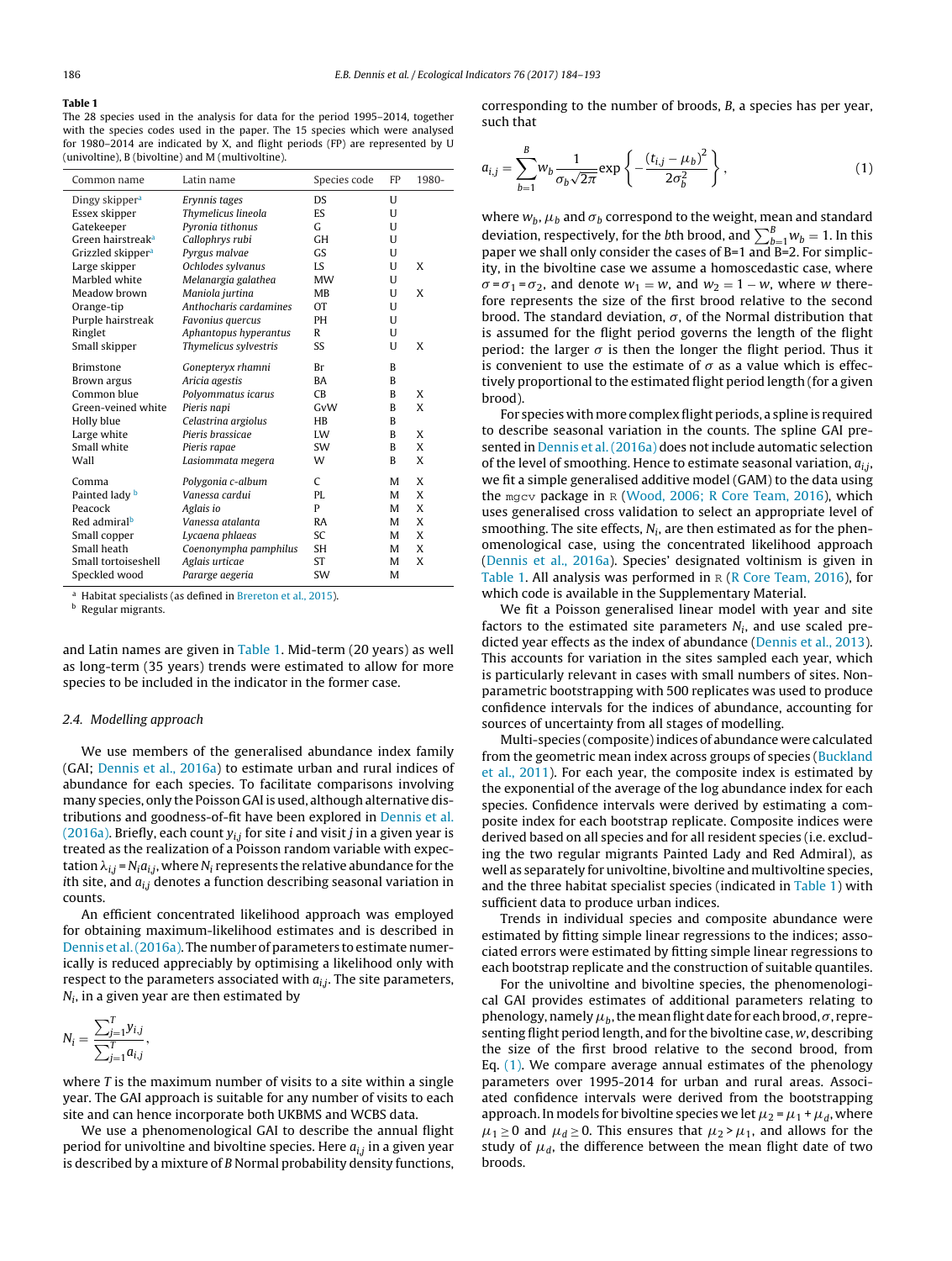<span id="page-4-0"></span>

Fig. 1. Monitored sites (UKBMS red, WCBS blue) in the UK (a), and classified as urban by the UMZ2000 classification for the year 2000 (b). (For interpretation of the references to color in this figure legend, the reader is referred to the web version of this article.)

#### 3. Results

#### 3.1. Defining urban transects

Table S1 summarises the number of urban and rural sites monitored by the UKBMS and WCBS within each region considered, based on the UMZ2000 classification. Most urban transects are found in England ([Fig.](#page-3-0) 1), which reflects the fact that the majority of urban areas in the UK are in England (Fig. S1).

Unsurprisingly, a greater coverage of urban habitats is found for urban versus rural areas [\(Table](#page-3-0) 2). The urban transects show lower average percentages of arable and horticultural land relative to rural transects, but still indicate relatively high percentages of improved grassland.

Each species was monitored on far more rural than urban transects (Table S2). Some species were monitored on only a minimal number of transects classified as urban, for example Grizzled Skipper and Dingy Skipper.

#### 3.2. Comparing trends in abundance

Urban and rural indices of relative abundance for each species are presented in Figs. S2 and S3, where confidence intervals were omitted for clarity, and were significantly correlated for 25 out of 28 species for 1995–2014 and for all species 1980–2014 (Table S3). For 1995 onwards, the indices appear particularly similar for Brimstone, Painted Lady and Red Admiral, as well as Small and Large White, although the correlation coefficients were greater than 0.8 for 13 out of 28 species.

There was a significant overall correlation between population trends for 1995–2014 from rural and urban transects ( $\rho$ =0.73,  $p < 0.001$ , Fig. 2), but not for 1980–2014 ( $\rho = 0.24$ ,  $p > 0.05$ ). For

#### Table 2

Mean and standard error (SE) of the percentage habitat types (LCM2007) for 1 km squares sampled by the monitoring sites, and across all the UK.

| Habitat type            | Monitored sites |           |       |           | All UK |           |       |           |  |
|-------------------------|-----------------|-----------|-------|-----------|--------|-----------|-------|-----------|--|
|                         | Rural           |           | Urban |           | Rural  |           | Urban |           |  |
|                         | Mean            | <b>SE</b> | Mean  | <b>SE</b> | Mean   | <b>SE</b> | Mean  | <b>SE</b> |  |
| Broadleaf woodland      | 14.52           | 0.29      | 10.38 | 0.64      | 5.33   | 0.01      | 6.03  | 0.05      |  |
| Coniferous woodland     | 5.29            | 0.23      | 1.11  | 0.21      | 6.22   | 0.01      | 0.96  | 0.01      |  |
| Arable and horticulture | 27.37           | 0.45      | 11.30 | 0.83      | 25.26  | 0.05      | 14.49 | 0.11      |  |
| Improved grassland      | 27.58           | 0.37      | 22.16 | 0.80      | 24.59  | 0.05      | 20.38 | 0.16      |  |
| Semi-natural grassland  | 10.50           | 0.25      | 3.44  | 0.30      | 13.44  | 0.03      | 3.77  | 0.03      |  |
| Mountain, heath and bog | 5.67            | 0.26      | 1.70  | 0.31      | 15.92  | 0.03      | 1.00  | 0.01      |  |
| Saltwater               | 0.30            | 0.05      | 0.80  | 0.25      | 0.65   | 0.00      | 0.62  | 0.00      |  |
| Freshwater              | 1.20            | 0.09      | 1.16  | 0.18      | 1.30   | 0.00      | 0.87  | 0.01      |  |
| Coastal                 | 1.63            | 0.14      | 1.49  | 0.33      | 1.47   | 0.00      | 0.83  | 0.01      |  |
| Urban and suburban      | 5.04            | 0.19      | 45.52 | 1.39      | 2.69   | 0.01      | 50.07 | 0.39      |  |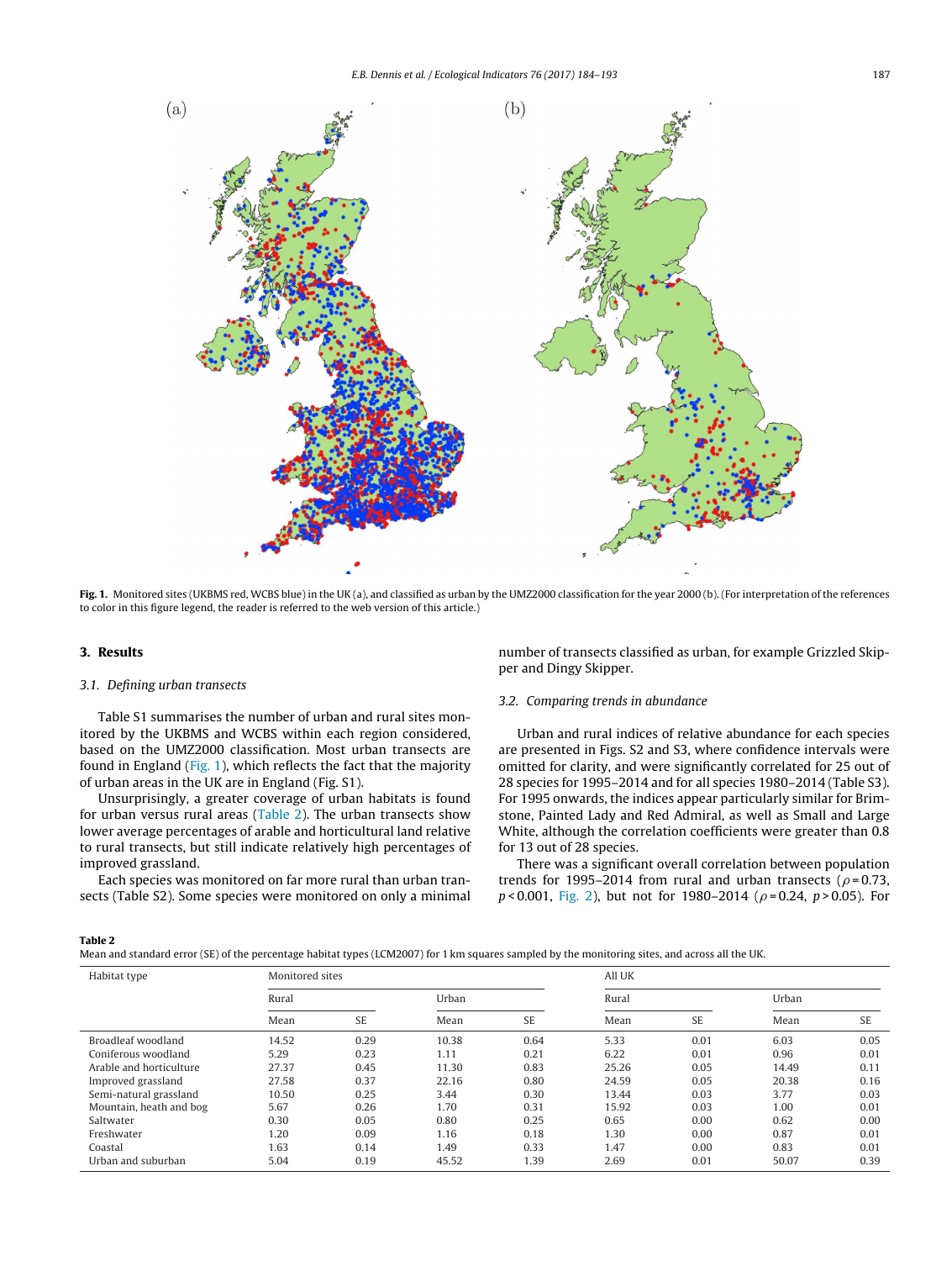

Fig. 2. Comparison of urban and rural linear trends for 1995-2014 for the 28 species. Species codes represent species common names [\(Table](#page-2-0) 1). Solid grey lines represent zero percentage change and the dashed line represents equal trends.

the period 1995–2014, population trends were mostly negative: for rural transects three species showed positive population changes, but only Orange-tip showed a significant increase, and for urban transects population trends for all 28 species were negative ([Table](#page-4-0) 3). Significant declines (at the 5% level) were found for 17 and 18 species for urban and rural transects, respectively. The urban trend was more negative than the rural trend for 25 of the 28 species ([Fig.](#page-4-0) 2), with a significant difference for 11 species. The urban trend was higher for Grizzled Skipper, Holly Blue and

Small White, but not significantly ([Table](#page-4-0) 3). For some species the confidence intervals for the urban trends are wide, which can be explained by fewer urban transects being sampled (Fig. S4).

For 1980–2014, there was a smaller sample of 15 species, but most population trends were again negative (Table 4). Rural trends were negative with the exception of three species, of which Painted Lady and Red Admiral showed significant positive rural population trends yet significant negative urban trends. For 1980–2014 the urban trend was lower than the rural trend for 12 species, with significant differences for seven species.

Trends estimated from composite indices based on all species (Fig. 3) were 23.9 and 29.9% more negative in urban areas for 1995–2014 and 1980–2014, respectively (Table 5). These differences were significant at the 5% level. Composite trends based on subsets of species (Fig. S5) were also negative, and were generally significantly worse for urban compared to rural transects (Table 5). The inclusion of the two regular migrants had a minimal effect on the composite indices. A comparison for habitat specialist species indicated urban declines were also greater for these species, although this was only based on three species.

#### 3.3. Phenology

Annual estimates of the phenology parameters for urban and rural transects are shown in Figs. S6–S9, but here we focus on average values. Mean flight dates were earlier for urban versus rural transects for 16 of 20 univoltine and bivoltine species ([Fig.](#page-6-0) 4a, based on the first brood for bivoltine species). Across all 20 species the mean flight date was approximately 2 days earlier, which increases to approximately 2.8 days when only the 16 species with earlier mean flight dates in urban areas were considered. Differences were generally greater for bivoltine versus univoltine species, with bivoltine species on average 3.2 days earlier in urban areas, however differences tended to be significant for univoltine rather than bivol-tine species [\(Table](#page-6-0) 6). The largest difference, and the only significant difference (at the 5% level) among the bivoltine species, was for

#### Table 3

Species trends in abundance for 1995–2014, with 95% confidence intervals, where values significantly different from zero at the 5% level are highlighted in bold.

| Species             | Urban                      | Rural                      | Difference                 |
|---------------------|----------------------------|----------------------------|----------------------------|
| Dingy skipper       | $-16.9(-79.6, 294.4)$      | $-6.2$ ( $-19.5$ , 26.1)   | $-10.7(-83, 271.5)$        |
| Essex skipper       | $-88.8(-97.9,-75.4)$       | $-86.9(-85.7,-51.1)$       | $-2.0$ ( $-41.6$ , 0.7)    |
| Gatekeeper          | $-69.4(-81.9,-55.1)$       | $-54.7(-62.3,-51.1)$       | $-14.7(-26.7, 2.9)$        |
| Green hairstreak    | $-88.7(-96.6, 389.1)$      | $-24.0$ ( $-51.8$ , 32.7)  | $-64.7(-120.4, 397.8)$     |
| Grizzled skipper    | $-41.9(-73.2, 189.2)$      | $-53.3(-65.2, -40.2)$      | $11.3(-25.3, 244.9)$       |
| Large skipper       | $-82.1(-88.2,-67.6)$       | $-53.1(-63.0,-25.8)$       | $-29.0$ ( $-54.9, -13.0$ ) |
| Marbled white       | $-72.1(-84.9, -40.0)$      | $-34.9(-50.1,-27.7)$       | $-37.2(-50.8, -0.4)$       |
| Meadow brown        | $-63.7(-74.2,-48.8)$       | $-35.8(-47, -31.3)$        | $-27.9(-38.6,-6.0)$        |
| Orange-tip          | $-4.9(-44.4, 84.3)$        | 27.0 (7.4, 50.6)           | $-31.9(-81.7, 57.2)$       |
| Purple hairstreak   | $-90.9(-97.8, 131.5)$      | $-88.6(-85.7,-42.2)$       | $-2.3$ ( $-47.8$ , 210.4)  |
| Ringlet             | $-42.7(-67.9, 29.4)$       | $0.8(-8.6, 24.2)$          | $-43.5(-78.6, 26.8)$       |
| Small skipper       | $-87.9(-94.0,-74.9)$       | $-69.9(-72.5,-58.5)$       | $-17.9(-30.7,-8.0)$        |
| Brimstone           | $-48.9(-68.8,-9.6)$        | $-36.5(-51.9, -24.7)$      | $-12.3(-35.3, 30.7)$       |
| Brown argus         | $-94.8(-98.6, -84.2)$      | $-63.2$ ( $-68.6, -48.2$ ) | $-31.7(-47.3,-22.5)$       |
| Common blue         | $-74.4(-87.3,-48.6)$       | $-43.9(-51.1,-31.6)$       | $-30.5(-47.8, -4.3)$       |
| Green-veined white  | $-20.5(-53.0, 31.2)$       | $-9.7(-16.3, 9.0)$         | $-10.8$ ( $-49.3$ , 37.2)  |
| Holly blue          | $-31.3(-68.5,-4.6)$        | $-57.7(-72.6, -56.6)$      | $26.4(-2.8, 63.0)$         |
| Large white         | $-20.2$ ( $-48.0, 43.2$ )  | $8.2 (-2.4, 23.7)$         | $-28.4(-61.8, 37.3)$       |
| Small white         | $-15.2$ ( $-24.2$ , 53.5)  | $-28.6(-20.3, 6.9)$        | $13.4(-19.9, 66.0)$        |
| Wall                | $-91.1(-98.5, -64.9)$      | $-58.2(-67.8,-31.7)$       | $-32.9(-61.4,-8.8)$        |
| Comma               | $-27.1(-57.7, 27.3)$       | $-17.9(-27.8,-2.4)$        | $-9.2$ ( $-43.4$ , 43.0)   |
| Painted lady        | $-81.3(-93.8,-69.3)$       | $-74.2(-85.7, -73.4)$      | $-7.1(-16.6, 12.7)$        |
| Peacock             | $-67.2$ ( $-80.1, -57.2$ ) | $-44.1(-54.0, -40.4)$      | $-23.1(-34.6,-8.0)$        |
| Red admiral         | $-57.6(-72.9, -10.0)$      | $-43.6(-49.0, -32.3)$      | $-14.0$ ( $-32.5$ , 29.4)  |
| Small copper        | $-75.0(-84.7,-47.1)$       | $-22.7(-27.0, 23.2)$       | $-52.2$ ( $-94.1, -31.3$ ) |
| Small heath         | $-77.7(-88.0,-30.5)$       | $-17.2$ ( $-32.7, 0.7$ )   | $-60.5(-79.7,-10.5)$       |
| Small tortoiseshell | $-87.3(-92.4, -77.2)$      | $-59.1(-63.2,-48.2)$       | $-28.2$ ( $-41.5, -19.3$ ) |
| Speckled Wood       | $-26.2$ ( $-50.8$ , 21.1)  | $-1.2$ ( $-13.2$ , 16.1)   | $-25.0$ ( $-54.8$ , 21.8)  |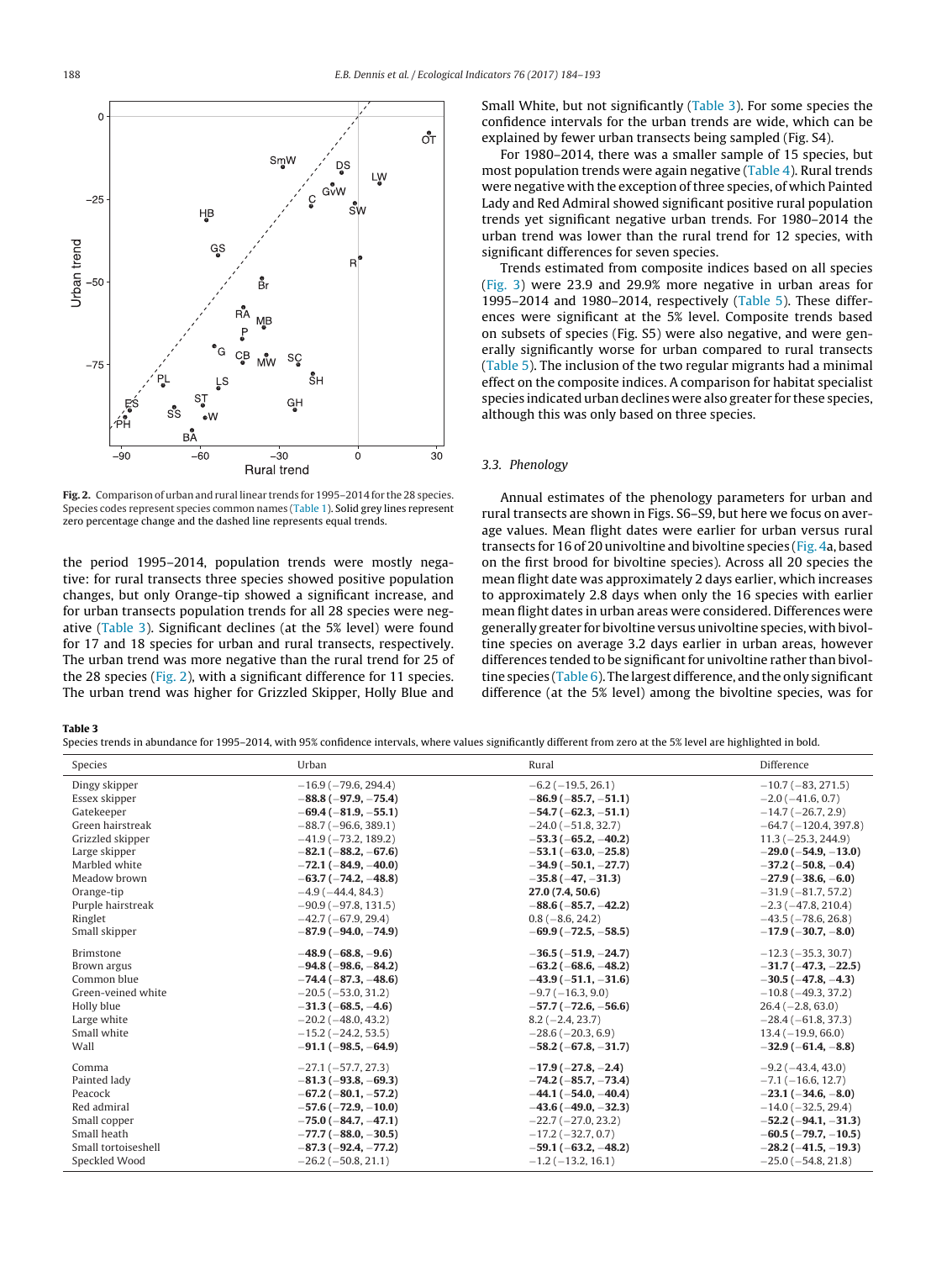#### <span id="page-6-0"></span>Table 4

Species trends in abundance for 1980–2014, with 95% confidence intervals, where values significantly different from zero at the 5% level are highlighted in bold.

| Species             | Urban                      | Rural                      | Difference                 |
|---------------------|----------------------------|----------------------------|----------------------------|
| Large skipper       | $-75.2$ ( $-84.9, -63.0$ ) | $-44.5(-56.6,-35.2)$       | $-30.7(-42.8,-12.1)$       |
| Meadow brown        | $-20.7(-49.4, 23.4)$       | $-27.1(-38.3,-13.5)$       | $6.4(-24.4, 50.8)$         |
| Small skipper       | $-86.9(-94.5,-74.3)$       | $-81.2(-86.8,-78.4)$       | $-5.7(-12.7, 9.7)$         |
| Common blue         | $-39.1(-69.9, 45.0)$       | $-37.6(-55.8,-20.4)$       | $-1.4(-38.3, 87.5)$        |
| Green-veined white  | $-36.2$ ( $-63.5, 50.5$ )  | $-36.0$ ( $-44.4, -16.5$ ) | $-0.2$ ( $-34.8$ , 83.2)   |
| Large white         | $-70.3(-83.0,-40.2)$       | $-7.7(-23.8, 11.9)$        | $-62.7(-83.1,-30.0)$       |
| Small white         | $9.8(-33.2, 103.1)$        | $-2.6(-31.0, 17.6)$        | $12.4(-30.2, 111.1)$       |
| Wall                | $-95.8(-99.8,-90.3)$       | $-84.3(-86.5,-76.8)$       | $-11.5(-21.5,-6.7)$        |
| Comma               | $10.7(-30.4, 123.4)$       | $20.0(-4.9, 35.0)$         | $-9.3$ ( $-49.0$ , 111.8)  |
| Painted lady        | $-78.6$ ( $-91.0, -41.4$ ) | 45.2 (31.8, 177.0)         | $-123.8(-252.1,-105.1)$    |
| Peacock             | $-81.8(-88.4,-71.1)$       | $-21.9(-39.3,-11.0)$       | $-59.9(-72.0,-40.2)$       |
| Red admiral         | $-71.6(-84.6,-13.7)$       | 77.8 (39.3, 95.9)          | $-149.4(-169.7,-71.9)$     |
| Small copper        | $-47.5(-72.0, 15.3)$       | $-58.8(-69.0,-47.3)$       | $11.3(-16.7, 74.5)$        |
| Small heath         | $-17.0$ ( $-75.6$ , 171.0) | $-52.3(-62.6,-41.9)$       | $35.3(-24.2, 228.9)$       |
| Small tortoiseshell | $-95.6(-98.0,-91.0)$       | $-72.6$ ( $-78.3, -67.6$ ) | $-23.0$ ( $-28.4, -15.6$ ) |



Fig. 3. Urban (brown) and rural (green) composite indices for all species for (a) 1995–2014 and(b) 1980–2014. Shadedbars represent 95%confidence intervals from bootstrapping. (For interpretation of the references to color in this figure legend, the reader is referred to the web version of this article.)

Brimstone, for which the mean flight date was on average 5.3 days earlier on urban transects (Fig. S6).

The length of the flight period is represented by  $\sigma$ , which was described further in Section [2.4.](#page-2-0) For 15 out of 20 species the flight period is shorter in urban areas (Fig. 4b), and this subset included

all 12 univoltine species, of which  $\sigma$  was significantly smaller for 9 species, and was on average 1.7 days shorter in urban areas. Green Hairstreak showed the greatest difference, with  $\sigma$  typically 5.9 days less (significantly) in urban areas. For five bivoltine species  $\sigma$  was larger than for most other species and was also greater for urban compared to rural transects, although not significantly at the 5% level.

For bivoltine species, as the difference in mean flight dates of the two broods increased, the difference between urban and rural transects showed a negative trend (Fig. 4c). Species such as Common Blue and Large White, with shorter time periods between broods, generally had a greater difference in mean flight dates of the two broods in urban areas, whereas Holly Blue and Brimstone, with a greater gap between broods, typically has a smaller difference between broods in urban versus rural areas. Comparisons between the weighting of the two broods, which reflects the size of the first brood relative to the second brood, between urban and rural transects tended to show a negative decline with an increasing mean value of the weighting (Fig. 4d), with the exception of Brimstone, which overwinters as an adult, and shows an increased relative size of the first brood in urban areas (Fig. S9).

#### 4. Discussion

Indicators are used to measure and communicate progress in biodiversity conservation. We have illustrated the development of indicators for urban and rural areas for UK butterflies, and shown greater declines for urban populations at two time-scales, suggesting a need for regular monitoring of urban populations to provide a meaningful biodiversity indicator of the state of urban environments and the quality of life for people within them. The causes of differences between urban and rural areas are linked

Table 5

Composite trends for varying subsets of n species, from (a) 1995–2014 and (b) 1980–2014, with 95% confidence intervals, where significant changes (at the 5% level) are highlighted in bold.

|     | Scenario            | n  | Urban                      | Rural                      | Difference                |
|-----|---------------------|----|----------------------------|----------------------------|---------------------------|
|     | All                 | 28 | $-69.1(-71.8,-58.4)$       | $-45.2$ ( $-45.1, -38.6$ ) | $-23.9(-30.6, -16.2)$     |
|     | All except migrants | 26 | $-69.0$ ( $-71.8, -57.7$ ) | $-43.9(-43.7,-36.7)$       | $-25.1(-32.7,-17.1)$      |
|     | Habitat specialists |    | $-61.9(-79.9, 59.1)$       | $-31.3(-45.0, -18.5)$      | $-30.6(-53.1, 96.1)$      |
| (a) | Univoltine          | 12 | $-71.8$ ( $-77.9, -55.6$ ) | $-51.9(-52.6, -40.3)$      | $-19.9(-33.5,-7.2)$       |
|     | <b>Bivoltine</b>    |    | $-65.7(-73.3,-45.9)$       | $-40.4(-42.5,-33.1)$       | $-25.3(-35.3,-7.0)$       |
|     | Multivoltine        | 6  | $-67.1(-72.0,-54.9)$       | $-29.7(-33.9,-24.7)$       | $-37.4(-43.2,-24.0)$      |
| (b) | All                 | 15 | $-68.1(-74.8,-52.7)$       | $-38.2$ ( $-40.7, -32.3$ ) | $-29.9(-38.3,-15.7)$      |
|     | All except migrants | 13 | $-66.8$ ( $-75.1, -48.8$ ) | $-47.6(-49.4,-43.1)$       | $-19.2(-27.9,-2.9)$       |
|     | Univoltine          |    | $-70.6$ ( $-78.2, -54.3$ ) | $-57.7(-62.5,-52.1)$       | $-12.9(-21.8, 3.3)$       |
|     | Bivoltine           |    | $-64.5(-82.2,-16.4)$       | $-43.2$ ( $-46.2, -34.3$ ) | $-21.2$ ( $-41.6$ , 25.2) |
|     | Multivoltine        |    | $-66.9$ ( $-74.0, -37.7$ ) | $-45.0$ ( $-49.0, -38$ )   | $-21.9(-30.6, 6.8)$       |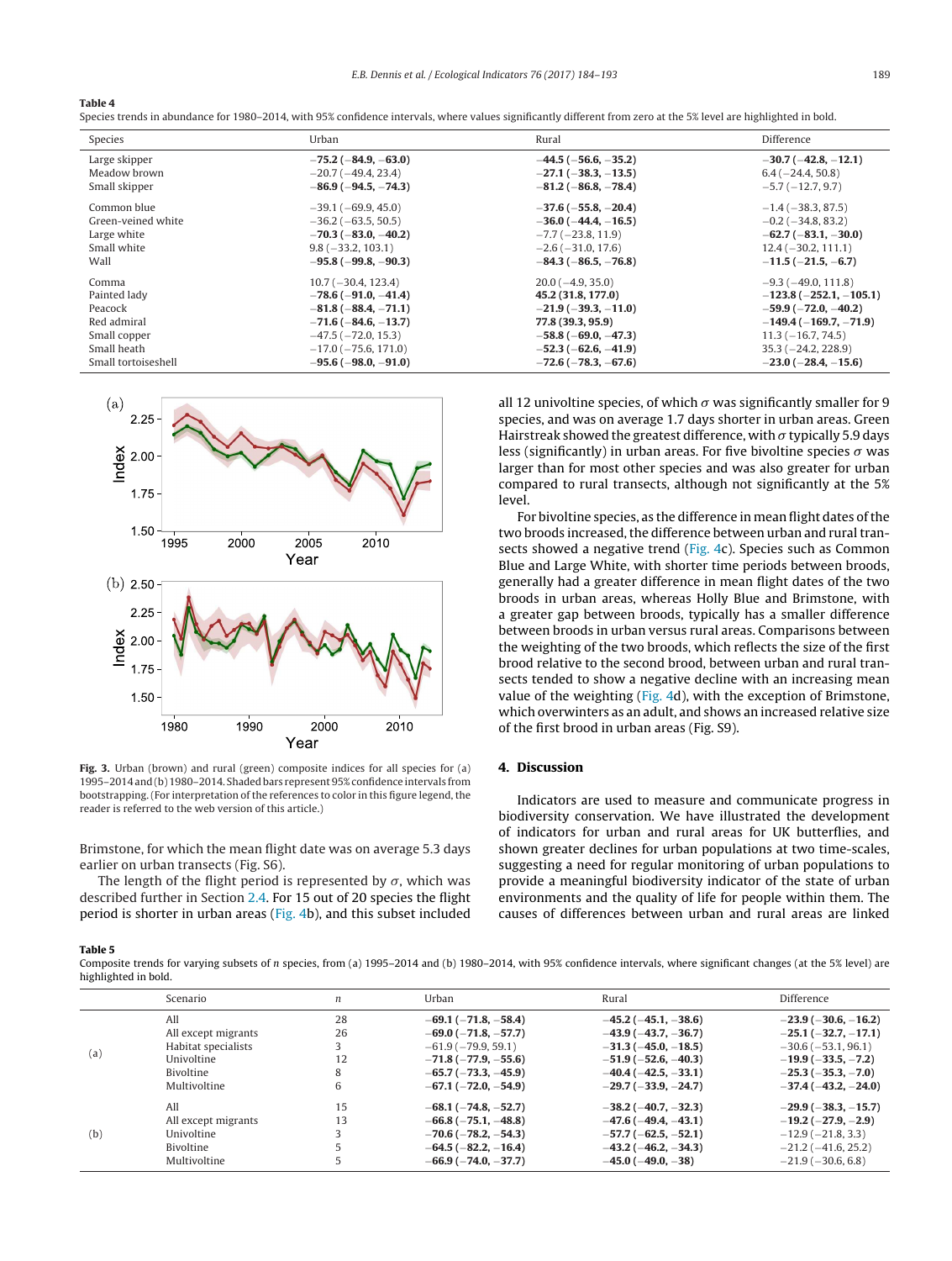

Fig. 4. Comparison of estimated mean phenology (1995-2014) in weeks for urban and rural sites for each species, based on mean flight date,  $\mu_1$  (a), flight period length, measured by  $\sigma$  (b), and for bivoltine species, the difference in broods,  $\mu_d$  (c), and weight given to the first brood, w (d). The solid horizontal line indicates no difference between urban and rural. Univoltine and bivoltine species are indicated by blue triangles and black circles, respectively. Species codes represent species common names [\(Table](#page-2-0) 1). (For interpretation of the references to color in this figure legend, the reader is referred to the web version of this article.)

#### Table 6

Difference in estimated phenology parameters (urban-rural), averaged over 1995–2014. Significant changes (at the 5% level) are highlighted in bold.

| Species            | $\mu_1$                 | $\sigma$                | $\mu_d$                  | w                          |
|--------------------|-------------------------|-------------------------|--------------------------|----------------------------|
| Dingy skipper      | $-3.6(-4.6,-1.7)$       | $-3.1(-4.5,-2.1)$       |                          |                            |
| Essex skipper      | $-1.8(-3.6, -0.6)$      | $-1.3(-2.5, -0.8)$      |                          |                            |
| Gatekeeper         | $0.1 (-0.6, 0.3)$       | $-0.1$ ( $-0.3, 0.1$ )  |                          |                            |
| Green hairstreak   | $-0.3(-2.3, 2.0)$       | $-5.9(-7, -3.9)$        |                          |                            |
| Grizzled skipper   | $0.9(-0.9, 2.8)$        | $-1.4(-3.2, 0.2)$       |                          |                            |
| Large skipper      | 1.0(0, 2.0)             | $-1.0$ ( $-1.5, -0.7$ ) |                          |                            |
| Marbled white      | $-3.3(-3.9,-2.4)$       | $-1.1(-1.5,-0.9)$       |                          |                            |
| Meadow brown       | $-3.8(-4.9,-2.7)$       | $-2.0$ ( $-2.7, -1.7$ ) |                          |                            |
| Orange-tip         | $-0.9(-1.5,-0.3)$       | $-1.8(-2.5,-1.3)$       |                          |                            |
| Purple hairstreak  | 2.8(0.9, 3.8)           | $-1.6(-2.7, -0.7)$      |                          |                            |
| Ringlet            | $-1.5(-2.1,-1.1)$       | $-0.4$ (-0.7, -0.2)     |                          |                            |
| Small skipper      | $-3.8(-4.6,-3.1)$       | $-0.2$ ( $-0.7, 0.2$ )  |                          |                            |
| Brimstone          | $-5.3(-14.3,-2.2)$      | $1.4(-11.6, 14.0)$      | $-0.8$ ( $-42.3$ , 13.6) | 0.15(0.09, 0.20)           |
| Brown argus        | $-2.1(-10.2, 11.8)$     | $0(-4.6, 4.1)$          | $0.1 (-12.1, 12.1)$      | $-0.06$ ( $-0.14$ , 0.07)  |
| Common blue        | $-4.1(-11.6, 4.8)$      | $-1.4(-6.0, 3.2)$       | $3.2(-13.0, 15.7)$       | $-0.04$ ( $-0.11$ , 0.07)  |
| Green-veined white | $-3.6(-9.9, 3.4)$       | $0.5(-2.7, 3.5)$        | $1.8(-6.4, 9.6)$         | $-0.00$ ( $-0.06$ , 0.07)  |
| Holly blue         | $-3.0(-6.1, 4.6)$       | $0.9(-9.2, 5.2)$        | $-2.4(-13.1, 8.4)$       | $-0.10$ ( $-0.13, -0.03$ ) |
| Large white        | $-3.1(-19.2, 14.3)$     | $2.0(-1.8, 6.1)$        | $4.4(-14.6, 29.1)$       | $0.02$ (-0.18, 0.17)       |
| Small white        | $-3.9(-25.2, 4.6)$      | $1.6(-3.6, 6.2)$        | $1.9(-14, 27.1)$         | $0.10(-0.09, 0.16)$        |
| Wall               | $-0.3$ ( $-7.8$ , 11.9) | $-0.9$ ( $-9.8$ , 9.8)  | $-1.0$ ( $-15.4$ , 42.0) | $-0.03$ ( $-0.08$ , 0.06)  |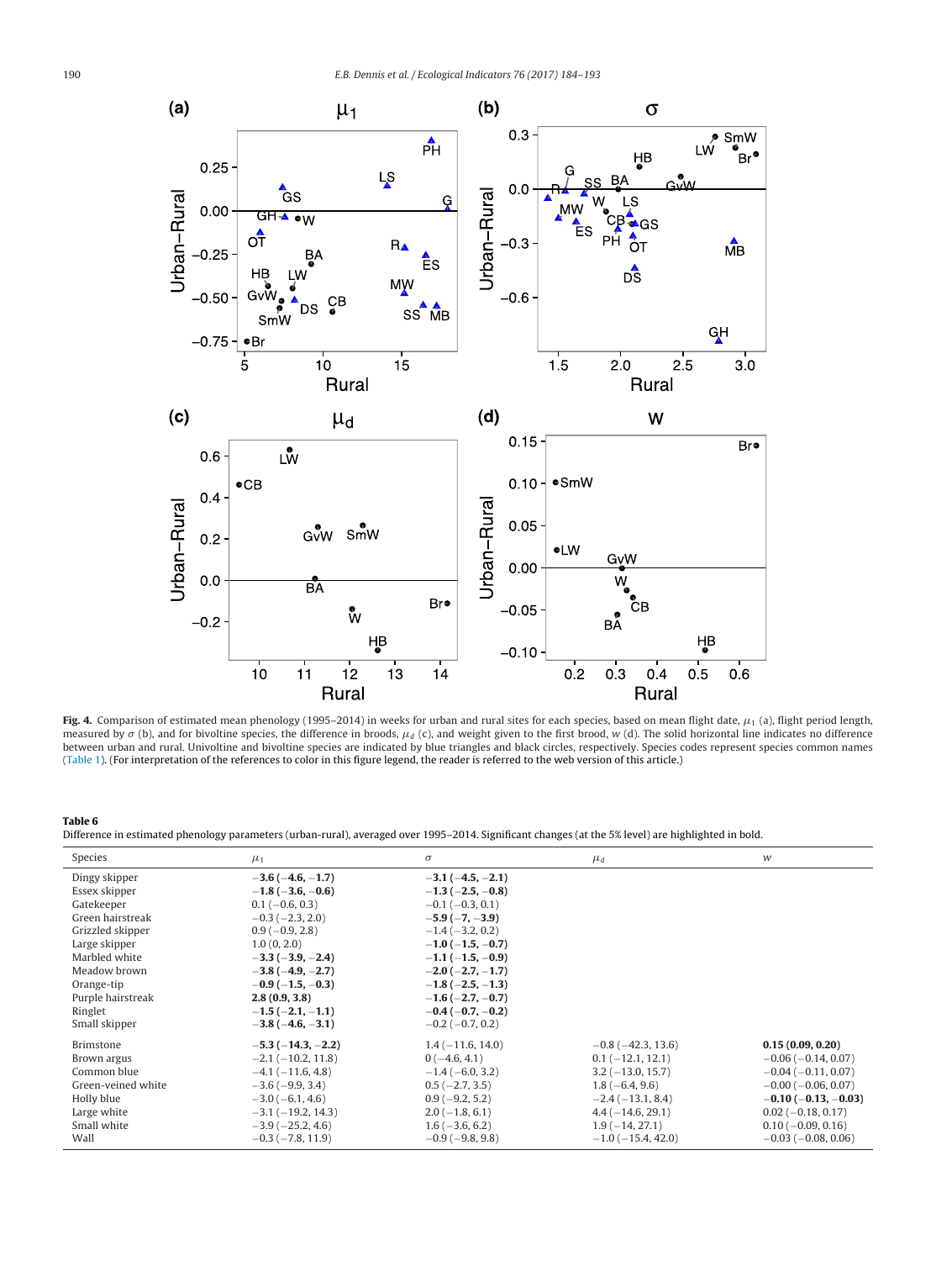<span id="page-8-0"></span>to a number of environmental pressures. These include increased pollution; influences on habitat availability, for example habitat loss and fragmentation due to development; reductions in garden size; and loss of brownfield land (McKinney, 2002; Matteson and Langellotto, 2010; Muratet and Fontaine, 2015).

Differences in the declines of butterflies among urban and rural areas may be better understood by species' traits (Lizée et al., 2011; Diamond et al., 2014; De Palma et al., 2015), for example responses may be influenced my mobility and habitat preference ([Olivier](#page-9-0) et [al.,](#page-9-0) [2016\).](#page-9-0) Indices of abundance for Painted Lady and Red Admiral showed high correlation in urban and rural areas, which might be expected for highly mobile migrant species. There were also similarities in the indices for Brimstone, Small White and Large White which are mobile generalist species. Greater differences between urban and rural areas were found for many species, some of which might be more limited in habitat preferences and less typically found in urban areas such as gardens, for example Brown Argus, Wall and Small Skipper.

Confidence intervals for the urban trends were relatively wide for some species due to small sample sizes, hence the true significance of the greater declines in urban areas is likely to be stronger than predicted here. The greater sampling of rural compared with urban areas is further demonstrated in the size of the confidence intervals for the composite indices. Additional monitoring effort could be targeted at improving urban coverage in the UKBMS and WCBS, which could also potentially allow for more species to contribute to the urban indicators. However for some species the small sample sizes may be due to limits in a species range or habitat with respect to urban areas.

Monitoring scheme data are typically collected by amateur experts, requiring a high level of commitment and identification skills. These data are valuable for assessing changes in species' abundance, but more typical citizen-science data collected by the general public may also be valuable for urban ecology (Bates et al., 2015; Wei et al., 2016). For UK butterflies, opportunistic data sources, such as the Butterflies for the New Millennium, could be explored to produce urban and rural indicators of occurrence using occupancy modelling (Kéry et al., 2010; Fox et al., 2015; Dennis et al., 2015). This could produce urban indicators for more species, although species misidentification may be an issue for opportunistic data (Miller et al., 2011). Multi-species occupancy models could be explored, as adopted by Mata et al. (2014). Data from the Big Butterfly Count, a mass-participation citizen science project, could be valuable for studying urban populations of common butterfly species. Due to the nature of the scheme, the data provide good coverage of urban areas, particularly gardens (Dennis et al., 2016c), which have an important role for urban wildlife including butterflies (Goddard et al., 2010; Bergerot et al., 2011; Fontaine et al., 2016).

Using the phenomenological GAI allowed for new analyses of parameters relating to phenology, demonstrating the potential of an urban indicator to provide a measure of climate change. Mean flight dates were earlier in urban areas for most species, in contrast with the findings of Altermatt (2012) and Diamond et al. (2014). Advanced urban phenology could be explained by urban heatisland effects (Kaiser et al., 2016), or could be biased by the southern distribution of many of the urban transects. The phenology of but-terflies is known to be delayed in cooler parts of their range [\(Roy](#page-9-0) [and](#page-9-0) [Asher,](#page-9-0) [2003\),](#page-9-0) although varying with a lesser extent than betweenyear climatic variation ([Roy](#page-9-0) et [al.,](#page-9-0) [2015\),](#page-9-0) and this aspect could be investigated by additionally accounting for this spatial variation, for example by incorporating covariates (Dennis et al., 2016a). The difference between the mean flight date was smallest for Gatekeeper (when the difference in flight period length was also minimal), for which emergence is thought to be synchronised across the UK [\(Roy](#page-9-0) [and](#page-9-0) [Asher,](#page-9-0) [2003\).](#page-9-0) In contrast the greatest difference in

mean emergence in urban and rural areas was for Brimstone, which is supported by findings that species which overwinter as adults show greater phenological advancements (Diamond et al., 2011), although the UKBMS season may also miss the beginning of this species' flight period.

The univoltine species generally emerged earlier in urban areas and the flight periods were shorter; the latter feature could be due to shorter periods of emergence and/or shorter life expectancies. For bivoltine species, such as the three Pieris species which showed increases in flight period length in urban areas, warmer temperatures could lead to additional broods or an increased likelihood of early and late records (Altermatt, 2010), however producing an extra generation may be detrimental to some species, for example the Wall butterfly ([Van](#page-9-0) [Dyck](#page-9-0) et [al.,](#page-9-0) [2015\).](#page-9-0) Phenomenological models for multivoltine species with more than two broods could be tested, to allow for further study of phenology, or more typical phenology summaries could be used for these species.

We compared mean estimates of phenological parameters (across years) for urban and rural areas, but a wider study could also compare urban and rural trends in phenology. Phenological variation for insects is known to be complex (Forrest, 2016), and further analysis of the relevant parameters from a GAI could lead to new insights.

In this paper phenomenological and spline GAIs were used, however an alternative is to use a stopover model (Matechou et al., 2014; Dennis et al., 2016a). This mechanistic description of the counts allows for the separation of emergence and survival, which could produce more fine-tuned urban-rural comparisons of phenology and novel study of species' life-expectancies in urban areas. Furthermore, the use of dynamic models (Dennis et al., 2016b) would produce estimates of productivity for each brood for urban and rural areas. Matechou et al. (2014) also demonstrate how, if available, a temperature covariate may be used to account for varying detection probability, however this requires a sufficient number of sites and counts, and variation in detection is generally assumed to be random and minimised by the standardised sampling conditions [\(van](#page-9-0) [Swaay](#page-9-0) et [al.,](#page-9-0) [2008\).](#page-9-0) Urban and rural trends may also be better studied by building the trend into the GLM stage of the GAI rather than posthoc estimation.Alternatively smoothed indices may be estimated (Fewster et al., 2000; Knape, 2016), and change points in the indicator may be identified (Fewster et al., 2000).

We used a single urban classification for the year 2000 to represent the entire study period, but the UMZ classification is also available for 1990 and 2006, so the effects of changing urbanisation could be studied. The classification of transects was based on the grid reference of the middle of each transect, but with suitable mapping the classification over the length of each transect could be verified. For the purpose of developing an urban indicator, we used a binary urban-rural classification, but analysis along an urban-rural gradient (see for example Blair, 1999) could be more revealing of the impact of urbanisation on declines.

Urban indicators could be developed for particular regions or cities of interest of relevance to conservation and policy, for example an indicator for London, where many of the urban transects were located, could be developed. With greater or alternative datasets, UK country-level urban indicators could be derived. Localised measures of urbanisation could be beneficial for widening public awareness and engagement and the need for conservation in urban areas.

New urban indicators could also be produced for various other taxa, or multi-taxa indicators (Hayhow et al., 2016; Butchart et al., 2010). A European indicator exists for grassland butterfly species [\(van](#page-9-0) [Swaay](#page-9-0) et [al.,](#page-9-0) [2016\),](#page-9-0) as well as for other taxa (Gregory et al., 2005) and given the geographical scope of the urban classification used here, European urban indicators could be developed to aid the assessment of the effects of urbanisation on a larger scale.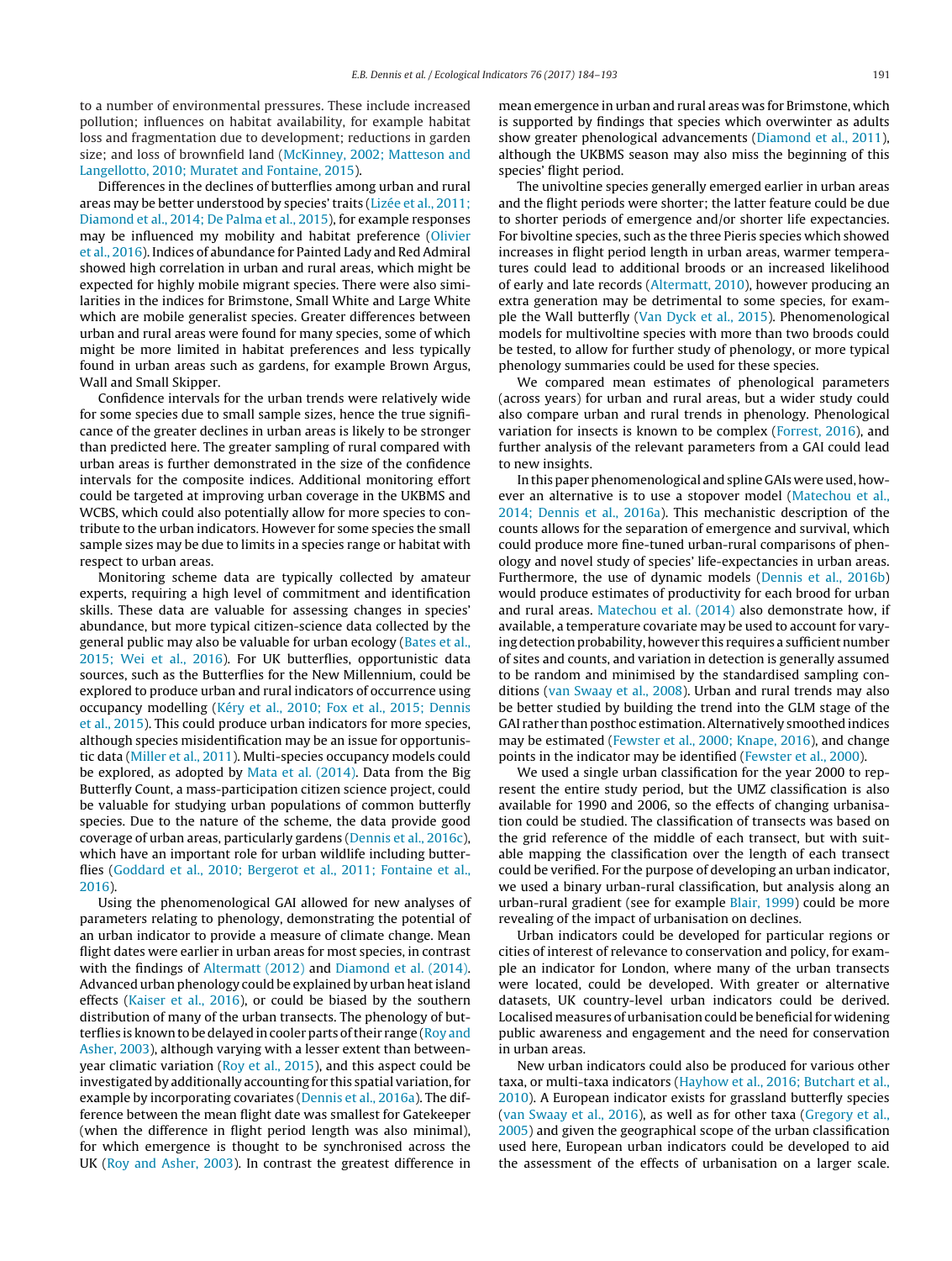<span id="page-9-0"></span>Implementation and regular reporting of urban indicators are vital for monitoring population changes under the increasing pressures of urbanisation and anthropogenic climate change in order to support future policy and management.

#### Acknowledgements

The UKBMS is operated by the Centre for Ecology & Hydrology and Butterfly Conservation and funded by a multi-agency consortium including the Countryside Council for Wales, Defra, the Joint Nature Conservation Committee, Forestry Commission, Natural England, the Natural Environment Research Council, and Scottish Natural Heritage. The UKBMS is indebted to all volunteers who contribute data to the scheme. We thank Martin Warren for initially suggesting the development of an urban indicator.

#### Appendix A. Supplementary data

Supplementary data associated with this article can be found, in the online version, at [http://dx.doi.org/10.1016/j.ecolind.2017.](http://dx.doi.org/10.1016/j.ecolind.2017.01.009) [01.009.](http://dx.doi.org/10.1016/j.ecolind.2017.01.009)

#### References

- Altermatt, F., 2010. [Climatic](http://refhub.elsevier.com/S1470-160X(17)30009-2/sbref0005) [warming](http://refhub.elsevier.com/S1470-160X(17)30009-2/sbref0005) [increases](http://refhub.elsevier.com/S1470-160X(17)30009-2/sbref0005) [voltinism](http://refhub.elsevier.com/S1470-160X(17)30009-2/sbref0005) [in](http://refhub.elsevier.com/S1470-160X(17)30009-2/sbref0005) [European](http://refhub.elsevier.com/S1470-160X(17)30009-2/sbref0005) [butterflies](http://refhub.elsevier.com/S1470-160X(17)30009-2/sbref0005) [and](http://refhub.elsevier.com/S1470-160X(17)30009-2/sbref0005) [moths.](http://refhub.elsevier.com/S1470-160X(17)30009-2/sbref0005) [Proc.](http://refhub.elsevier.com/S1470-160X(17)30009-2/sbref0005) [R.](http://refhub.elsevier.com/S1470-160X(17)30009-2/sbref0005) [Soc.](http://refhub.elsevier.com/S1470-160X(17)30009-2/sbref0005) [B:](http://refhub.elsevier.com/S1470-160X(17)30009-2/sbref0005) [Biol.](http://refhub.elsevier.com/S1470-160X(17)30009-2/sbref0005) [Sci.](http://refhub.elsevier.com/S1470-160X(17)30009-2/sbref0005) [277,](http://refhub.elsevier.com/S1470-160X(17)30009-2/sbref0005) [1281–1287.](http://refhub.elsevier.com/S1470-160X(17)30009-2/sbref0005)
- Altermatt, F., 2012. [Temperature-related](http://refhub.elsevier.com/S1470-160X(17)30009-2/sbref0010) [shifts](http://refhub.elsevier.com/S1470-160X(17)30009-2/sbref0010) [in](http://refhub.elsevier.com/S1470-160X(17)30009-2/sbref0010) [butterfly](http://refhub.elsevier.com/S1470-160X(17)30009-2/sbref0010) [phenology](http://refhub.elsevier.com/S1470-160X(17)30009-2/sbref0010) [depend](http://refhub.elsevier.com/S1470-160X(17)30009-2/sbref0010) [on](http://refhub.elsevier.com/S1470-160X(17)30009-2/sbref0010) [the](http://refhub.elsevier.com/S1470-160X(17)30009-2/sbref0010) [habitat.](http://refhub.elsevier.com/S1470-160X(17)30009-2/sbref0010) [Global](http://refhub.elsevier.com/S1470-160X(17)30009-2/sbref0010) [Change](http://refhub.elsevier.com/S1470-160X(17)30009-2/sbref0010) [Biol.](http://refhub.elsevier.com/S1470-160X(17)30009-2/sbref0010) [18,](http://refhub.elsevier.com/S1470-160X(17)30009-2/sbref0010) [2429–2438.](http://refhub.elsevier.com/S1470-160X(17)30009-2/sbref0010)
- Aronson, M.F., La Sorte, F.A., Nilon, C.H., Katti, M., Goddard, M.A., Lepczyk, C.A., et al., 2014. [A](http://refhub.elsevier.com/S1470-160X(17)30009-2/sbref0015) [global](http://refhub.elsevier.com/S1470-160X(17)30009-2/sbref0015) [analysis](http://refhub.elsevier.com/S1470-160X(17)30009-2/sbref0015) [of](http://refhub.elsevier.com/S1470-160X(17)30009-2/sbref0015) [the](http://refhub.elsevier.com/S1470-160X(17)30009-2/sbref0015) [impacts](http://refhub.elsevier.com/S1470-160X(17)30009-2/sbref0015) [of](http://refhub.elsevier.com/S1470-160X(17)30009-2/sbref0015) [urbanization](http://refhub.elsevier.com/S1470-160X(17)30009-2/sbref0015) [on](http://refhub.elsevier.com/S1470-160X(17)30009-2/sbref0015) [bird](http://refhub.elsevier.com/S1470-160X(17)30009-2/sbref0015) [and](http://refhub.elsevier.com/S1470-160X(17)30009-2/sbref0015) [plant](http://refhub.elsevier.com/S1470-160X(17)30009-2/sbref0015) [diversity](http://refhub.elsevier.com/S1470-160X(17)30009-2/sbref0015) [reveals](http://refhub.elsevier.com/S1470-160X(17)30009-2/sbref0015) [key](http://refhub.elsevier.com/S1470-160X(17)30009-2/sbref0015) [anthropogenic](http://refhub.elsevier.com/S1470-160X(17)30009-2/sbref0015) [drivers.](http://refhub.elsevier.com/S1470-160X(17)30009-2/sbref0015) [Proc.](http://refhub.elsevier.com/S1470-160X(17)30009-2/sbref0015) [R.](http://refhub.elsevier.com/S1470-160X(17)30009-2/sbref0015) [Soc.](http://refhub.elsevier.com/S1470-160X(17)30009-2/sbref0015) [B:](http://refhub.elsevier.com/S1470-160X(17)30009-2/sbref0015) [Biol.](http://refhub.elsevier.com/S1470-160X(17)30009-2/sbref0015) [Sci.](http://refhub.elsevier.com/S1470-160X(17)30009-2/sbref0015) [281,](http://refhub.elsevier.com/S1470-160X(17)30009-2/sbref0015) [20133330.](http://refhub.elsevier.com/S1470-160X(17)30009-2/sbref0015)
- Bates, A.J., Fraser, P.L., Robinson, L., Tweddle, J.C., Sadler, J.P., West, S.E., et al., 2015. [The](http://refhub.elsevier.com/S1470-160X(17)30009-2/sbref0020) [OPAL](http://refhub.elsevier.com/S1470-160X(17)30009-2/sbref0020) [bugs](http://refhub.elsevier.com/S1470-160X(17)30009-2/sbref0020) [count](http://refhub.elsevier.com/S1470-160X(17)30009-2/sbref0020) [survey:](http://refhub.elsevier.com/S1470-160X(17)30009-2/sbref0020) [exploring](http://refhub.elsevier.com/S1470-160X(17)30009-2/sbref0020) [the](http://refhub.elsevier.com/S1470-160X(17)30009-2/sbref0020) [effects](http://refhub.elsevier.com/S1470-160X(17)30009-2/sbref0020) [of](http://refhub.elsevier.com/S1470-160X(17)30009-2/sbref0020) [urbanisation](http://refhub.elsevier.com/S1470-160X(17)30009-2/sbref0020) [and](http://refhub.elsevier.com/S1470-160X(17)30009-2/sbref0020) [habitat](http://refhub.elsevier.com/S1470-160X(17)30009-2/sbref0020) [characteristics](http://refhub.elsevier.com/S1470-160X(17)30009-2/sbref0020) [using](http://refhub.elsevier.com/S1470-160X(17)30009-2/sbref0020) [citizen](http://refhub.elsevier.com/S1470-160X(17)30009-2/sbref0020) [science.](http://refhub.elsevier.com/S1470-160X(17)30009-2/sbref0020) [Urban](http://refhub.elsevier.com/S1470-160X(17)30009-2/sbref0020) [Ecosyst.](http://refhub.elsevier.com/S1470-160X(17)30009-2/sbref0020) [18,](http://refhub.elsevier.com/S1470-160X(17)30009-2/sbref0020) [1477](http://refhub.elsevier.com/S1470-160X(17)30009-2/sbref0020)–[1497.](http://refhub.elsevier.com/S1470-160X(17)30009-2/sbref0020)
- Bergerot, B., Fontaine, B., Julliard, R., Baguette, M., 2011. [Landscape](http://refhub.elsevier.com/S1470-160X(17)30009-2/sbref0025) [variables](http://refhub.elsevier.com/S1470-160X(17)30009-2/sbref0025) [impact](http://refhub.elsevier.com/S1470-160X(17)30009-2/sbref0025) [the](http://refhub.elsevier.com/S1470-160X(17)30009-2/sbref0025) [structure](http://refhub.elsevier.com/S1470-160X(17)30009-2/sbref0025) [and](http://refhub.elsevier.com/S1470-160X(17)30009-2/sbref0025) [composition](http://refhub.elsevier.com/S1470-160X(17)30009-2/sbref0025) [of](http://refhub.elsevier.com/S1470-160X(17)30009-2/sbref0025) [butterfly](http://refhub.elsevier.com/S1470-160X(17)30009-2/sbref0025) [assemblages](http://refhub.elsevier.com/S1470-160X(17)30009-2/sbref0025) [along](http://refhub.elsevier.com/S1470-160X(17)30009-2/sbref0025) [an](http://refhub.elsevier.com/S1470-160X(17)30009-2/sbref0025) [urbanization](http://refhub.elsevier.com/S1470-160X(17)30009-2/sbref0025) [gradient.](http://refhub.elsevier.com/S1470-160X(17)30009-2/sbref0025) [Landsc.](http://refhub.elsevier.com/S1470-160X(17)30009-2/sbref0025) [Ecol.](http://refhub.elsevier.com/S1470-160X(17)30009-2/sbref0025) [26,](http://refhub.elsevier.com/S1470-160X(17)30009-2/sbref0025) [83](http://refhub.elsevier.com/S1470-160X(17)30009-2/sbref0025)–[94.](http://refhub.elsevier.com/S1470-160X(17)30009-2/sbref0025)
- Blair, R.B., 1999. [Birds](http://refhub.elsevier.com/S1470-160X(17)30009-2/sbref0030) [and](http://refhub.elsevier.com/S1470-160X(17)30009-2/sbref0030) [butterflies](http://refhub.elsevier.com/S1470-160X(17)30009-2/sbref0030) [along](http://refhub.elsevier.com/S1470-160X(17)30009-2/sbref0030) [an](http://refhub.elsevier.com/S1470-160X(17)30009-2/sbref0030) [urban](http://refhub.elsevier.com/S1470-160X(17)30009-2/sbref0030) [gradient:](http://refhub.elsevier.com/S1470-160X(17)30009-2/sbref0030) [surrogate](http://refhub.elsevier.com/S1470-160X(17)30009-2/sbref0030) [taxa](http://refhub.elsevier.com/S1470-160X(17)30009-2/sbref0030) [for](http://refhub.elsevier.com/S1470-160X(17)30009-2/sbref0030) [assessing](http://refhub.elsevier.com/S1470-160X(17)30009-2/sbref0030) [biodiversity?](http://refhub.elsevier.com/S1470-160X(17)30009-2/sbref0030) [Ecol.](http://refhub.elsevier.com/S1470-160X(17)30009-2/sbref0030) [Appl.](http://refhub.elsevier.com/S1470-160X(17)30009-2/sbref0030) [9,](http://refhub.elsevier.com/S1470-160X(17)30009-2/sbref0030) [164](http://refhub.elsevier.com/S1470-160X(17)30009-2/sbref0030)–[170.](http://refhub.elsevier.com/S1470-160X(17)30009-2/sbref0030)
- Bolund, P., Hunhammar, S., 1999. [Ecosystem](http://refhub.elsevier.com/S1470-160X(17)30009-2/sbref0035) [services](http://refhub.elsevier.com/S1470-160X(17)30009-2/sbref0035) [in](http://refhub.elsevier.com/S1470-160X(17)30009-2/sbref0035) [urban](http://refhub.elsevier.com/S1470-160X(17)30009-2/sbref0035) [areas.](http://refhub.elsevier.com/S1470-160X(17)30009-2/sbref0035) [Ecol.](http://refhub.elsevier.com/S1470-160X(17)30009-2/sbref0035) [Econ.](http://refhub.elsevier.com/S1470-160X(17)30009-2/sbref0035) [29,](http://refhub.elsevier.com/S1470-160X(17)30009-2/sbref0035) [293–301.](http://refhub.elsevier.com/S1470-160X(17)30009-2/sbref0035)
- Botham, M.S., Rothery, P., Hulme, P.E., Hill, M.O., Preston, C.D., Roy, D.B., 2009. [Do](http://refhub.elsevier.com/S1470-160X(17)30009-2/sbref0040) [urban](http://refhub.elsevier.com/S1470-160X(17)30009-2/sbref0040) [areas](http://refhub.elsevier.com/S1470-160X(17)30009-2/sbref0040) [act](http://refhub.elsevier.com/S1470-160X(17)30009-2/sbref0040) [as](http://refhub.elsevier.com/S1470-160X(17)30009-2/sbref0040) [foci](http://refhub.elsevier.com/S1470-160X(17)30009-2/sbref0040) [for](http://refhub.elsevier.com/S1470-160X(17)30009-2/sbref0040) [the](http://refhub.elsevier.com/S1470-160X(17)30009-2/sbref0040) [spread](http://refhub.elsevier.com/S1470-160X(17)30009-2/sbref0040) [of](http://refhub.elsevier.com/S1470-160X(17)30009-2/sbref0040) [alien](http://refhub.elsevier.com/S1470-160X(17)30009-2/sbref0040) [plant](http://refhub.elsevier.com/S1470-160X(17)30009-2/sbref0040) [species?](http://refhub.elsevier.com/S1470-160X(17)30009-2/sbref0040) [An](http://refhub.elsevier.com/S1470-160X(17)30009-2/sbref0040) [assessment](http://refhub.elsevier.com/S1470-160X(17)30009-2/sbref0040) [of](http://refhub.elsevier.com/S1470-160X(17)30009-2/sbref0040) [temporal](http://refhub.elsevier.com/S1470-160X(17)30009-2/sbref0040) [trends](http://refhub.elsevier.com/S1470-160X(17)30009-2/sbref0040) [in](http://refhub.elsevier.com/S1470-160X(17)30009-2/sbref0040) [the](http://refhub.elsevier.com/S1470-160X(17)30009-2/sbref0040) [UK.](http://refhub.elsevier.com/S1470-160X(17)30009-2/sbref0040) [Divers.](http://refhub.elsevier.com/S1470-160X(17)30009-2/sbref0040) [Distrib.](http://refhub.elsevier.com/S1470-160X(17)30009-2/sbref0040) [15,](http://refhub.elsevier.com/S1470-160X(17)30009-2/sbref0040) [338–345.](http://refhub.elsevier.com/S1470-160X(17)30009-2/sbref0040)
- Brereton, T.M., Botham, M.S., Middlebrook, I., Randle, Z., Noble, D., Roy, D.B., 2016. [United](http://refhub.elsevier.com/S1470-160X(17)30009-2/sbref0045) [Kingdom](http://refhub.elsevier.com/S1470-160X(17)30009-2/sbref0045) [Butterfly](http://refhub.elsevier.com/S1470-160X(17)30009-2/sbref0045) [Monitoring](http://refhub.elsevier.com/S1470-160X(17)30009-2/sbref0045) [Scheme](http://refhub.elsevier.com/S1470-160X(17)30009-2/sbref0045) [report](http://refhub.elsevier.com/S1470-160X(17)30009-2/sbref0045) [for](http://refhub.elsevier.com/S1470-160X(17)30009-2/sbref0045) [2015.](http://refhub.elsevier.com/S1470-160X(17)30009-2/sbref0045) [Centre](http://refhub.elsevier.com/S1470-160X(17)30009-2/sbref0045) [for](http://refhub.elsevier.com/S1470-160X(17)30009-2/sbref0045) [Ecology](http://refhub.elsevier.com/S1470-160X(17)30009-2/sbref0045) [&](http://refhub.elsevier.com/S1470-160X(17)30009-2/sbref0045) [Hydrology](http://refhub.elsevier.com/S1470-160X(17)30009-2/sbref0045) [and](http://refhub.elsevier.com/S1470-160X(17)30009-2/sbref0045) [Butterfly](http://refhub.elsevier.com/S1470-160X(17)30009-2/sbref0045) [Conservation.](http://refhub.elsevier.com/S1470-160X(17)30009-2/sbref0045)
- Brereton, T.M., Botham, M.S., Middlebrook, I., Randle, Z., Roy, D.B., 2015. [United](http://refhub.elsevier.com/S1470-160X(17)30009-2/sbref0050) [Kingdom](http://refhub.elsevier.com/S1470-160X(17)30009-2/sbref0050) [Butterfly](http://refhub.elsevier.com/S1470-160X(17)30009-2/sbref0050) [Monitoring](http://refhub.elsevier.com/S1470-160X(17)30009-2/sbref0050) [Scheme](http://refhub.elsevier.com/S1470-160X(17)30009-2/sbref0050) [report](http://refhub.elsevier.com/S1470-160X(17)30009-2/sbref0050) [for](http://refhub.elsevier.com/S1470-160X(17)30009-2/sbref0050) [2014.](http://refhub.elsevier.com/S1470-160X(17)30009-2/sbref0050) [Centre](http://refhub.elsevier.com/S1470-160X(17)30009-2/sbref0050) [for](http://refhub.elsevier.com/S1470-160X(17)30009-2/sbref0050) [Ecology](http://refhub.elsevier.com/S1470-160X(17)30009-2/sbref0050) [and](http://refhub.elsevier.com/S1470-160X(17)30009-2/sbref0050) [Hydrology](http://refhub.elsevier.com/S1470-160X(17)30009-2/sbref0050) [and](http://refhub.elsevier.com/S1470-160X(17)30009-2/sbref0050) [Butterfly](http://refhub.elsevier.com/S1470-160X(17)30009-2/sbref0050) [Conservation.](http://refhub.elsevier.com/S1470-160X(17)30009-2/sbref0050)
- Brereton, T.M., Cruickshanks, K.L., Risely, K., Noble, D.G., Roy, D.B., 2011b. [Developing](http://refhub.elsevier.com/S1470-160X(17)30009-2/sbref0055) [and](http://refhub.elsevier.com/S1470-160X(17)30009-2/sbref0055) [launching](http://refhub.elsevier.com/S1470-160X(17)30009-2/sbref0055) [a](http://refhub.elsevier.com/S1470-160X(17)30009-2/sbref0055) [wider](http://refhub.elsevier.com/S1470-160X(17)30009-2/sbref0055) [countryside](http://refhub.elsevier.com/S1470-160X(17)30009-2/sbref0055) [butterfly](http://refhub.elsevier.com/S1470-160X(17)30009-2/sbref0055) [survey](http://refhub.elsevier.com/S1470-160X(17)30009-2/sbref0055) [across](http://refhub.elsevier.com/S1470-160X(17)30009-2/sbref0055) [the](http://refhub.elsevier.com/S1470-160X(17)30009-2/sbref0055)
- [United](http://refhub.elsevier.com/S1470-160X(17)30009-2/sbref0055) [Kingdom.](http://refhub.elsevier.com/S1470-160X(17)30009-2/sbref0055) [J.](http://refhub.elsevier.com/S1470-160X(17)30009-2/sbref0055) [Insect](http://refhub.elsevier.com/S1470-160X(17)30009-2/sbref0055) [Conserv.](http://refhub.elsevier.com/S1470-160X(17)30009-2/sbref0055) [15,](http://refhub.elsevier.com/S1470-160X(17)30009-2/sbref0055) [279–290.](http://refhub.elsevier.com/S1470-160X(17)30009-2/sbref0055) Brereton, T.M., Roy, D.B., Middlebrook, I., Botham, M.S., Warren, M.S., 2011a. [The](http://refhub.elsevier.com/S1470-160X(17)30009-2/sbref0060) [development](http://refhub.elsevier.com/S1470-160X(17)30009-2/sbref0060) [of](http://refhub.elsevier.com/S1470-160X(17)30009-2/sbref0060) [butterfly](http://refhub.elsevier.com/S1470-160X(17)30009-2/sbref0060) [indicators](http://refhub.elsevier.com/S1470-160X(17)30009-2/sbref0060) [in](http://refhub.elsevier.com/S1470-160X(17)30009-2/sbref0060) [the](http://refhub.elsevier.com/S1470-160X(17)30009-2/sbref0060) [United](http://refhub.elsevier.com/S1470-160X(17)30009-2/sbref0060) [Kingdom](http://refhub.elsevier.com/S1470-160X(17)30009-2/sbref0060) [and](http://refhub.elsevier.com/S1470-160X(17)30009-2/sbref0060) [assessments](http://refhub.elsevier.com/S1470-160X(17)30009-2/sbref0060) [in](http://refhub.elsevier.com/S1470-160X(17)30009-2/sbref0060) [2010.](http://refhub.elsevier.com/S1470-160X(17)30009-2/sbref0060) [J.](http://refhub.elsevier.com/S1470-160X(17)30009-2/sbref0060) [Insect](http://refhub.elsevier.com/S1470-160X(17)30009-2/sbref0060) [Conserv.](http://refhub.elsevier.com/S1470-160X(17)30009-2/sbref0060) [15,](http://refhub.elsevier.com/S1470-160X(17)30009-2/sbref0060) [139–151.](http://refhub.elsevier.com/S1470-160X(17)30009-2/sbref0060)
- Buckland, S.T., Studeny, A.C., Magurran, A.E., Illian, J.B., Newson, S.E., 2011. [The](http://refhub.elsevier.com/S1470-160X(17)30009-2/sbref0065) [geometric](http://refhub.elsevier.com/S1470-160X(17)30009-2/sbref0065) [mean](http://refhub.elsevier.com/S1470-160X(17)30009-2/sbref0065) [of](http://refhub.elsevier.com/S1470-160X(17)30009-2/sbref0065) [relative](http://refhub.elsevier.com/S1470-160X(17)30009-2/sbref0065) [abundance](http://refhub.elsevier.com/S1470-160X(17)30009-2/sbref0065) [indices:](http://refhub.elsevier.com/S1470-160X(17)30009-2/sbref0065) [a](http://refhub.elsevier.com/S1470-160X(17)30009-2/sbref0065) [biodiversity](http://refhub.elsevier.com/S1470-160X(17)30009-2/sbref0065) [measure](http://refhub.elsevier.com/S1470-160X(17)30009-2/sbref0065) [with](http://refhub.elsevier.com/S1470-160X(17)30009-2/sbref0065) [a](http://refhub.elsevier.com/S1470-160X(17)30009-2/sbref0065) [difference.](http://refhub.elsevier.com/S1470-160X(17)30009-2/sbref0065) [Ecosphere](http://refhub.elsevier.com/S1470-160X(17)30009-2/sbref0065) [2,](http://refhub.elsevier.com/S1470-160X(17)30009-2/sbref0065) [1–15.](http://refhub.elsevier.com/S1470-160X(17)30009-2/sbref0065)
- Butchart, S.H., Walpole, M., Collen, B., van Strien, A., Scharlemann, J.P., Almond, R.E., et al., 2010. [Global](http://refhub.elsevier.com/S1470-160X(17)30009-2/sbref0070) [biodiversity:](http://refhub.elsevier.com/S1470-160X(17)30009-2/sbref0070) [indicators](http://refhub.elsevier.com/S1470-160X(17)30009-2/sbref0070) [of](http://refhub.elsevier.com/S1470-160X(17)30009-2/sbref0070) [recent](http://refhub.elsevier.com/S1470-160X(17)30009-2/sbref0070) [declines.](http://refhub.elsevier.com/S1470-160X(17)30009-2/sbref0070) [Science](http://refhub.elsevier.com/S1470-160X(17)30009-2/sbref0070) [328,](http://refhub.elsevier.com/S1470-160X(17)30009-2/sbref0070) [1164–1168.](http://refhub.elsevier.com/S1470-160X(17)30009-2/sbref0070)
- De Palma, A., Kuhlmann, M., Roberts, S.P., Potts, S.G., Börger, L., Hudson, L.N., et al., 2015. [Ecological](http://refhub.elsevier.com/S1470-160X(17)30009-2/sbref0075) [traits](http://refhub.elsevier.com/S1470-160X(17)30009-2/sbref0075) [affect](http://refhub.elsevier.com/S1470-160X(17)30009-2/sbref0075) [the](http://refhub.elsevier.com/S1470-160X(17)30009-2/sbref0075) [sensitivity](http://refhub.elsevier.com/S1470-160X(17)30009-2/sbref0075) [of](http://refhub.elsevier.com/S1470-160X(17)30009-2/sbref0075) [bees](http://refhub.elsevier.com/S1470-160X(17)30009-2/sbref0075) [to](http://refhub.elsevier.com/S1470-160X(17)30009-2/sbref0075) [land-use](http://refhub.elsevier.com/S1470-160X(17)30009-2/sbref0075) [pressures](http://refhub.elsevier.com/S1470-160X(17)30009-2/sbref0075) [in](http://refhub.elsevier.com/S1470-160X(17)30009-2/sbref0075) [European](http://refhub.elsevier.com/S1470-160X(17)30009-2/sbref0075) [agricultural](http://refhub.elsevier.com/S1470-160X(17)30009-2/sbref0075) [landscapes.](http://refhub.elsevier.com/S1470-160X(17)30009-2/sbref0075) [J.](http://refhub.elsevier.com/S1470-160X(17)30009-2/sbref0075) [Appl.](http://refhub.elsevier.com/S1470-160X(17)30009-2/sbref0075) [Ecol.](http://refhub.elsevier.com/S1470-160X(17)30009-2/sbref0075) [52,](http://refhub.elsevier.com/S1470-160X(17)30009-2/sbref0075) [1567–1577.](http://refhub.elsevier.com/S1470-160X(17)30009-2/sbref0075)
- Defra, 2016. [UK](http://refhub.elsevier.com/S1470-160X(17)30009-2/sbref0080) [Biodiversity](http://refhub.elsevier.com/S1470-160X(17)30009-2/sbref0080) [Indicators](http://refhub.elsevier.com/S1470-160X(17)30009-2/sbref0080) [2015.](http://refhub.elsevier.com/S1470-160X(17)30009-2/sbref0080) [Department](http://refhub.elsevier.com/S1470-160X(17)30009-2/sbref0080) [for](http://refhub.elsevier.com/S1470-160X(17)30009-2/sbref0080) [Environment,](http://refhub.elsevier.com/S1470-160X(17)30009-2/sbref0080) [Food](http://refhub.elsevier.com/S1470-160X(17)30009-2/sbref0080) [and](http://refhub.elsevier.com/S1470-160X(17)30009-2/sbref0080) [Rural](http://refhub.elsevier.com/S1470-160X(17)30009-2/sbref0080) [Affairs,](http://refhub.elsevier.com/S1470-160X(17)30009-2/sbref0080) [London.](http://refhub.elsevier.com/S1470-160X(17)30009-2/sbref0080)
- Dennis, E.B., Freeman, S.N., Brereton, T., Roy, D.B., 2013. [Indexing](http://refhub.elsevier.com/S1470-160X(17)30009-2/sbref0085) [butterfly](http://refhub.elsevier.com/S1470-160X(17)30009-2/sbref0085) [abundance](http://refhub.elsevier.com/S1470-160X(17)30009-2/sbref0085) [whilst](http://refhub.elsevier.com/S1470-160X(17)30009-2/sbref0085) [accounting](http://refhub.elsevier.com/S1470-160X(17)30009-2/sbref0085) [for](http://refhub.elsevier.com/S1470-160X(17)30009-2/sbref0085) [missing](http://refhub.elsevier.com/S1470-160X(17)30009-2/sbref0085) [counts](http://refhub.elsevier.com/S1470-160X(17)30009-2/sbref0085) [and](http://refhub.elsevier.com/S1470-160X(17)30009-2/sbref0085) [variability](http://refhub.elsevier.com/S1470-160X(17)30009-2/sbref0085) [in](http://refhub.elsevier.com/S1470-160X(17)30009-2/sbref0085) [seasonal](http://refhub.elsevier.com/S1470-160X(17)30009-2/sbref0085) [pattern.](http://refhub.elsevier.com/S1470-160X(17)30009-2/sbref0085) [Methods](http://refhub.elsevier.com/S1470-160X(17)30009-2/sbref0085) [Ecol.](http://refhub.elsevier.com/S1470-160X(17)30009-2/sbref0085) [Evol.](http://refhub.elsevier.com/S1470-160X(17)30009-2/sbref0085) [4,](http://refhub.elsevier.com/S1470-160X(17)30009-2/sbref0085) [637](http://refhub.elsevier.com/S1470-160X(17)30009-2/sbref0085)–[645.](http://refhub.elsevier.com/S1470-160X(17)30009-2/sbref0085)
- Dennis, E.B., Morgan, B.J.T., Brereton, T., Roy, D.B., Fox, R., 2016c. Using Citizen Science Butterfly Counts to Predict Species Population Trends. University of Kent [http://kar.kent.ac.uk/id/eprint/54783.](http://kar.kent.ac.uk/id/eprint/54783)
- Dennis, E.B., Morgan, B.J.T., Freeman, S.N., Brereton, T., Roy, D.B., 2016a. [A](http://refhub.elsevier.com/S1470-160X(17)30009-2/sbref0095) [generalized](http://refhub.elsevier.com/S1470-160X(17)30009-2/sbref0095) [abundance](http://refhub.elsevier.com/S1470-160X(17)30009-2/sbref0095) [index](http://refhub.elsevier.com/S1470-160X(17)30009-2/sbref0095) [for](http://refhub.elsevier.com/S1470-160X(17)30009-2/sbref0095) [seasonal](http://refhub.elsevier.com/S1470-160X(17)30009-2/sbref0095) [invertebrates.](http://refhub.elsevier.com/S1470-160X(17)30009-2/sbref0095) [Biometrics](http://refhub.elsevier.com/S1470-160X(17)30009-2/sbref0095) [72,](http://refhub.elsevier.com/S1470-160X(17)30009-2/sbref0095) [1305](http://refhub.elsevier.com/S1470-160X(17)30009-2/sbref0095)–[1314.](http://refhub.elsevier.com/S1470-160X(17)30009-2/sbref0095)
- Dennis, E.B., Morgan, B.J.T., Freeman, S.N., Ridout, M.S., Brereton, T., Fox, R., Roy, D.B., 2015. The Construction of Spatial Distribution Maps and Regional

Occupancy Indices From Opportunistic Records. University of Kent [http://kar.](http://kar.kent.ac.uk/id/eprint/54859) [kent.ac.uk/id/eprint/54859](http://kar.kent.ac.uk/id/eprint/54859).

- Dennis, E.B., Morgan, B.J.T., Freeman, S.N., Roy, D.B., Brereton, T., 2016b. [Dynamic](http://refhub.elsevier.com/S1470-160X(17)30009-2/sbref0105) [models](http://refhub.elsevier.com/S1470-160X(17)30009-2/sbref0105) [for](http://refhub.elsevier.com/S1470-160X(17)30009-2/sbref0105) [longitudinal](http://refhub.elsevier.com/S1470-160X(17)30009-2/sbref0105) [butterfly](http://refhub.elsevier.com/S1470-160X(17)30009-2/sbref0105) [data.](http://refhub.elsevier.com/S1470-160X(17)30009-2/sbref0105) [J.](http://refhub.elsevier.com/S1470-160X(17)30009-2/sbref0105) [Agric.](http://refhub.elsevier.com/S1470-160X(17)30009-2/sbref0105) [Biol.](http://refhub.elsevier.com/S1470-160X(17)30009-2/sbref0105) [Environ.](http://refhub.elsevier.com/S1470-160X(17)30009-2/sbref0105) [Stat.](http://refhub.elsevier.com/S1470-160X(17)30009-2/sbref0105) [21,](http://refhub.elsevier.com/S1470-160X(17)30009-2/sbref0105) [1](http://refhub.elsevier.com/S1470-160X(17)30009-2/sbref0105)–[21.](http://refhub.elsevier.com/S1470-160X(17)30009-2/sbref0105)
- Diamond, S.E., Cayton, H., Wepprich, T., Jenkins, C.N., Dunn, R.R., Haddad, N.M., Ries, L., 2014. [Unexpected](http://refhub.elsevier.com/S1470-160X(17)30009-2/sbref0110) [phenological](http://refhub.elsevier.com/S1470-160X(17)30009-2/sbref0110) [responses](http://refhub.elsevier.com/S1470-160X(17)30009-2/sbref0110) [of](http://refhub.elsevier.com/S1470-160X(17)30009-2/sbref0110) [butterflies](http://refhub.elsevier.com/S1470-160X(17)30009-2/sbref0110) [to](http://refhub.elsevier.com/S1470-160X(17)30009-2/sbref0110) [the](http://refhub.elsevier.com/S1470-160X(17)30009-2/sbref0110) [interaction](http://refhub.elsevier.com/S1470-160X(17)30009-2/sbref0110) [of](http://refhub.elsevier.com/S1470-160X(17)30009-2/sbref0110) [urbanization](http://refhub.elsevier.com/S1470-160X(17)30009-2/sbref0110) [and](http://refhub.elsevier.com/S1470-160X(17)30009-2/sbref0110) [geographic](http://refhub.elsevier.com/S1470-160X(17)30009-2/sbref0110) [temperature.](http://refhub.elsevier.com/S1470-160X(17)30009-2/sbref0110) [Ecology](http://refhub.elsevier.com/S1470-160X(17)30009-2/sbref0110) [95,](http://refhub.elsevier.com/S1470-160X(17)30009-2/sbref0110) [2613](http://refhub.elsevier.com/S1470-160X(17)30009-2/sbref0110)–[2621.](http://refhub.elsevier.com/S1470-160X(17)30009-2/sbref0110)
- Diamond, S.E., Frame, A.M., Martin, R.A., Buckley, L.B., 2011. [Species'](http://refhub.elsevier.com/S1470-160X(17)30009-2/sbref0115) [traits](http://refhub.elsevier.com/S1470-160X(17)30009-2/sbref0115) [predict](http://refhub.elsevier.com/S1470-160X(17)30009-2/sbref0115) [phenological](http://refhub.elsevier.com/S1470-160X(17)30009-2/sbref0115) [responses](http://refhub.elsevier.com/S1470-160X(17)30009-2/sbref0115) [to](http://refhub.elsevier.com/S1470-160X(17)30009-2/sbref0115) [climate](http://refhub.elsevier.com/S1470-160X(17)30009-2/sbref0115) [change](http://refhub.elsevier.com/S1470-160X(17)30009-2/sbref0115) [in](http://refhub.elsevier.com/S1470-160X(17)30009-2/sbref0115) [butterflies.](http://refhub.elsevier.com/S1470-160X(17)30009-2/sbref0115) [Ecology](http://refhub.elsevier.com/S1470-160X(17)30009-2/sbref0115) [92,](http://refhub.elsevier.com/S1470-160X(17)30009-2/sbref0115)  $1005 - 1012$  $1005 - 1012$
- European Environment Agency, 2016a. Urban Morphological Zones. [http://www.](http://www.eea.europa.eu/data-and-maps/data/urban-morphological-zones-2000-2) [eea.europa.eu/data-and-maps/data/urban-morphological-zones-2000-2](http://www.eea.europa.eu/data-and-maps/data/urban-morphological-zones-2000-2) (accessed 19.04.16).
- European Environment Agency, 2016b. Corine Land Cover. [http://www.eea.](http://www.eea.europa.eu/publications/COR0-landcover) [europa.eu/publications/COR0-landcover](http://www.eea.europa.eu/publications/COR0-landcover) (accessed 19.12.16).
- Evans, K.L., Chamberlain, D.E., Hatchwell, B.J., Gregory, R.D., Gaston, K.J., 2011. [What](http://refhub.elsevier.com/S1470-160X(17)30009-2/sbref0130) [makes](http://refhub.elsevier.com/S1470-160X(17)30009-2/sbref0130) [an](http://refhub.elsevier.com/S1470-160X(17)30009-2/sbref0130) [urban](http://refhub.elsevier.com/S1470-160X(17)30009-2/sbref0130) [bird?](http://refhub.elsevier.com/S1470-160X(17)30009-2/sbref0130) [Global](http://refhub.elsevier.com/S1470-160X(17)30009-2/sbref0130) [Change](http://refhub.elsevier.com/S1470-160X(17)30009-2/sbref0130) [Biol.](http://refhub.elsevier.com/S1470-160X(17)30009-2/sbref0130) [17,](http://refhub.elsevier.com/S1470-160X(17)30009-2/sbref0130) [32–44.](http://refhub.elsevier.com/S1470-160X(17)30009-2/sbref0130)
- Fewster, R.M., Buckland, S.T., Siriwardena, G.M., Baillie, S.R., Wilson, J.D., 2000. [Analysis](http://refhub.elsevier.com/S1470-160X(17)30009-2/sbref0135) [of](http://refhub.elsevier.com/S1470-160X(17)30009-2/sbref0135) [population](http://refhub.elsevier.com/S1470-160X(17)30009-2/sbref0135) [trends](http://refhub.elsevier.com/S1470-160X(17)30009-2/sbref0135) [for](http://refhub.elsevier.com/S1470-160X(17)30009-2/sbref0135) [farmland](http://refhub.elsevier.com/S1470-160X(17)30009-2/sbref0135) [birds](http://refhub.elsevier.com/S1470-160X(17)30009-2/sbref0135) [using](http://refhub.elsevier.com/S1470-160X(17)30009-2/sbref0135) [generalized](http://refhub.elsevier.com/S1470-160X(17)30009-2/sbref0135) [additive](http://refhub.elsevier.com/S1470-160X(17)30009-2/sbref0135) [models.](http://refhub.elsevier.com/S1470-160X(17)30009-2/sbref0135) [Ecology](http://refhub.elsevier.com/S1470-160X(17)30009-2/sbref0135) [81,](http://refhub.elsevier.com/S1470-160X(17)30009-2/sbref0135) [1970–1984.](http://refhub.elsevier.com/S1470-160X(17)30009-2/sbref0135)
- Fontaine, B., Bergerot, B., Le Viol, I., Julliard, R., 2016. [Impact](http://refhub.elsevier.com/S1470-160X(17)30009-2/sbref0140) [of](http://refhub.elsevier.com/S1470-160X(17)30009-2/sbref0140) [urbanization](http://refhub.elsevier.com/S1470-160X(17)30009-2/sbref0140) [and](http://refhub.elsevier.com/S1470-160X(17)30009-2/sbref0140) [gardening](http://refhub.elsevier.com/S1470-160X(17)30009-2/sbref0140) [practices](http://refhub.elsevier.com/S1470-160X(17)30009-2/sbref0140) [on](http://refhub.elsevier.com/S1470-160X(17)30009-2/sbref0140) [common](http://refhub.elsevier.com/S1470-160X(17)30009-2/sbref0140) [butterfly](http://refhub.elsevier.com/S1470-160X(17)30009-2/sbref0140) [communities](http://refhub.elsevier.com/S1470-160X(17)30009-2/sbref0140) [in](http://refhub.elsevier.com/S1470-160X(17)30009-2/sbref0140) [France.](http://refhub.elsevier.com/S1470-160X(17)30009-2/sbref0140) [Ecol.](http://refhub.elsevier.com/S1470-160X(17)30009-2/sbref0140) [Evol.](http://refhub.elsevier.com/S1470-160X(17)30009-2/sbref0140) [6,](http://refhub.elsevier.com/S1470-160X(17)30009-2/sbref0140) [8174–8180.](http://refhub.elsevier.com/S1470-160X(17)30009-2/sbref0140)
- Forrest, J.R., 2016. [Complex](http://refhub.elsevier.com/S1470-160X(17)30009-2/sbref0145) [responses](http://refhub.elsevier.com/S1470-160X(17)30009-2/sbref0145) [of](http://refhub.elsevier.com/S1470-160X(17)30009-2/sbref0145) [insect](http://refhub.elsevier.com/S1470-160X(17)30009-2/sbref0145) [phenology](http://refhub.elsevier.com/S1470-160X(17)30009-2/sbref0145) [to](http://refhub.elsevier.com/S1470-160X(17)30009-2/sbref0145) [climate](http://refhub.elsevier.com/S1470-160X(17)30009-2/sbref0145) [change.](http://refhub.elsevier.com/S1470-160X(17)30009-2/sbref0145) [Curr.](http://refhub.elsevier.com/S1470-160X(17)30009-2/sbref0145) [Opin.](http://refhub.elsevier.com/S1470-160X(17)30009-2/sbref0145) [Insect](http://refhub.elsevier.com/S1470-160X(17)30009-2/sbref0145) [Sci.](http://refhub.elsevier.com/S1470-160X(17)30009-2/sbref0145) [17,](http://refhub.elsevier.com/S1470-160X(17)30009-2/sbref0145) [49](http://refhub.elsevier.com/S1470-160X(17)30009-2/sbref0145)–[54.](http://refhub.elsevier.com/S1470-160X(17)30009-2/sbref0145)
- Fox, R., Brereton, T.M., Asher, J., August, T., Botham, M.S., Bourne, N.A.D., et al., 2015. [The](http://refhub.elsevier.com/S1470-160X(17)30009-2/sbref0150) [State](http://refhub.elsevier.com/S1470-160X(17)30009-2/sbref0150) [of](http://refhub.elsevier.com/S1470-160X(17)30009-2/sbref0150) [the](http://refhub.elsevier.com/S1470-160X(17)30009-2/sbref0150) [UK's](http://refhub.elsevier.com/S1470-160X(17)30009-2/sbref0150) [Butterflies](http://refhub.elsevier.com/S1470-160X(17)30009-2/sbref0150) [2015.](http://refhub.elsevier.com/S1470-160X(17)30009-2/sbref0150) [Butterfly](http://refhub.elsevier.com/S1470-160X(17)30009-2/sbref0150) [Conservation](http://refhub.elsevier.com/S1470-160X(17)30009-2/sbref0150) [and](http://refhub.elsevier.com/S1470-160X(17)30009-2/sbref0150) [the](http://refhub.elsevier.com/S1470-160X(17)30009-2/sbref0150) [Centre](http://refhub.elsevier.com/S1470-160X(17)30009-2/sbref0150) [for](http://refhub.elsevier.com/S1470-160X(17)30009-2/sbref0150) [Ecology](http://refhub.elsevier.com/S1470-160X(17)30009-2/sbref0150) [&](http://refhub.elsevier.com/S1470-160X(17)30009-2/sbref0150) [Hydrology,](http://refhub.elsevier.com/S1470-160X(17)30009-2/sbref0150) [Wareham,](http://refhub.elsevier.com/S1470-160X(17)30009-2/sbref0150) [Dorset.](http://refhub.elsevier.com/S1470-160X(17)30009-2/sbref0150)
- Fox, R., Oliver, T.H., Harrower, C., Parsons, M.S., Thomas, C.D., Roy, D.B., 2014. [Long-term](http://refhub.elsevier.com/S1470-160X(17)30009-2/sbref0155) [changes](http://refhub.elsevier.com/S1470-160X(17)30009-2/sbref0155) [to](http://refhub.elsevier.com/S1470-160X(17)30009-2/sbref0155) [the](http://refhub.elsevier.com/S1470-160X(17)30009-2/sbref0155) [frequency](http://refhub.elsevier.com/S1470-160X(17)30009-2/sbref0155) [of](http://refhub.elsevier.com/S1470-160X(17)30009-2/sbref0155) [occurrence](http://refhub.elsevier.com/S1470-160X(17)30009-2/sbref0155) [of](http://refhub.elsevier.com/S1470-160X(17)30009-2/sbref0155) [British](http://refhub.elsevier.com/S1470-160X(17)30009-2/sbref0155) [moths](http://refhub.elsevier.com/S1470-160X(17)30009-2/sbref0155) [are](http://refhub.elsevier.com/S1470-160X(17)30009-2/sbref0155) [consistent](http://refhub.elsevier.com/S1470-160X(17)30009-2/sbref0155) [with](http://refhub.elsevier.com/S1470-160X(17)30009-2/sbref0155) [opposing](http://refhub.elsevier.com/S1470-160X(17)30009-2/sbref0155) [and](http://refhub.elsevier.com/S1470-160X(17)30009-2/sbref0155) [synergistic](http://refhub.elsevier.com/S1470-160X(17)30009-2/sbref0155) [effects](http://refhub.elsevier.com/S1470-160X(17)30009-2/sbref0155) [of](http://refhub.elsevier.com/S1470-160X(17)30009-2/sbref0155) [climate](http://refhub.elsevier.com/S1470-160X(17)30009-2/sbref0155) [and](http://refhub.elsevier.com/S1470-160X(17)30009-2/sbref0155) [land-use](http://refhub.elsevier.com/S1470-160X(17)30009-2/sbref0155) [changes.](http://refhub.elsevier.com/S1470-160X(17)30009-2/sbref0155) [J.](http://refhub.elsevier.com/S1470-160X(17)30009-2/sbref0155) [Appl.](http://refhub.elsevier.com/S1470-160X(17)30009-2/sbref0155) [Ecol.](http://refhub.elsevier.com/S1470-160X(17)30009-2/sbref0155) [51,](http://refhub.elsevier.com/S1470-160X(17)30009-2/sbref0155) [949–957.](http://refhub.elsevier.com/S1470-160X(17)30009-2/sbref0155)
- Goddard, M.A., Dougill, A.J., Benton, T.G., 2010. [Scaling](http://refhub.elsevier.com/S1470-160X(17)30009-2/sbref0160) [up](http://refhub.elsevier.com/S1470-160X(17)30009-2/sbref0160) [from](http://refhub.elsevier.com/S1470-160X(17)30009-2/sbref0160) [gardens:](http://refhub.elsevier.com/S1470-160X(17)30009-2/sbref0160) [biodiversity](http://refhub.elsevier.com/S1470-160X(17)30009-2/sbref0160) [conservation](http://refhub.elsevier.com/S1470-160X(17)30009-2/sbref0160) [in](http://refhub.elsevier.com/S1470-160X(17)30009-2/sbref0160) [urban](http://refhub.elsevier.com/S1470-160X(17)30009-2/sbref0160) [environments.](http://refhub.elsevier.com/S1470-160X(17)30009-2/sbref0160) [Trends](http://refhub.elsevier.com/S1470-160X(17)30009-2/sbref0160) [Ecol.](http://refhub.elsevier.com/S1470-160X(17)30009-2/sbref0160) [Evol.](http://refhub.elsevier.com/S1470-160X(17)30009-2/sbref0160) [25,](http://refhub.elsevier.com/S1470-160X(17)30009-2/sbref0160) [90–98.](http://refhub.elsevier.com/S1470-160X(17)30009-2/sbref0160)
- Gregory, R.D., van Strien, A., Vorisek, P., Meyling, A.W.G., Noble, D.G., Foppen, R.P.B., Gibbons, D.W., 2005. [Developing](http://refhub.elsevier.com/S1470-160X(17)30009-2/sbref0165) [indicators](http://refhub.elsevier.com/S1470-160X(17)30009-2/sbref0165) [for](http://refhub.elsevier.com/S1470-160X(17)30009-2/sbref0165) [European](http://refhub.elsevier.com/S1470-160X(17)30009-2/sbref0165) [birds.](http://refhub.elsevier.com/S1470-160X(17)30009-2/sbref0165) [Philos.](http://refhub.elsevier.com/S1470-160X(17)30009-2/sbref0165) [Trans.](http://refhub.elsevier.com/S1470-160X(17)30009-2/sbref0165) [R.](http://refhub.elsevier.com/S1470-160X(17)30009-2/sbref0165) [Soc.](http://refhub.elsevier.com/S1470-160X(17)30009-2/sbref0165) [B:](http://refhub.elsevier.com/S1470-160X(17)30009-2/sbref0165) [Biol.](http://refhub.elsevier.com/S1470-160X(17)30009-2/sbref0165) [Sci.](http://refhub.elsevier.com/S1470-160X(17)30009-2/sbref0165) [360,](http://refhub.elsevier.com/S1470-160X(17)30009-2/sbref0165) [269](http://refhub.elsevier.com/S1470-160X(17)30009-2/sbref0165)–[288.](http://refhub.elsevier.com/S1470-160X(17)30009-2/sbref0165)
- Hahs, A.K., McDonnell, M.J., McCarthy, M.A., Vesk, P.A., Corlett, R.T., Norton, B.A., et al., 2009. [A](http://refhub.elsevier.com/S1470-160X(17)30009-2/sbref0170) [global](http://refhub.elsevier.com/S1470-160X(17)30009-2/sbref0170) [synthesis](http://refhub.elsevier.com/S1470-160X(17)30009-2/sbref0170) [of](http://refhub.elsevier.com/S1470-160X(17)30009-2/sbref0170) [plant](http://refhub.elsevier.com/S1470-160X(17)30009-2/sbref0170) [extinction](http://refhub.elsevier.com/S1470-160X(17)30009-2/sbref0170) [rates](http://refhub.elsevier.com/S1470-160X(17)30009-2/sbref0170) [in](http://refhub.elsevier.com/S1470-160X(17)30009-2/sbref0170) [urban](http://refhub.elsevier.com/S1470-160X(17)30009-2/sbref0170) [areas.](http://refhub.elsevier.com/S1470-160X(17)30009-2/sbref0170) [Ecol.](http://refhub.elsevier.com/S1470-160X(17)30009-2/sbref0170) [Lett.](http://refhub.elsevier.com/S1470-160X(17)30009-2/sbref0170) [12,](http://refhub.elsevier.com/S1470-160X(17)30009-2/sbref0170) [1165](http://refhub.elsevier.com/S1470-160X(17)30009-2/sbref0170)–[1173.](http://refhub.elsevier.com/S1470-160X(17)30009-2/sbref0170)
- Harrison, P.J., Buckland, S.T., Yuan, Y., Elston, D.A., Brewer, M.J., Johnston, A., Pearce-Higgins, J.W., 2014. [Assessing](http://refhub.elsevier.com/S1470-160X(17)30009-2/sbref0175) [trends](http://refhub.elsevier.com/S1470-160X(17)30009-2/sbref0175) [in](http://refhub.elsevier.com/S1470-160X(17)30009-2/sbref0175) [biodiversity](http://refhub.elsevier.com/S1470-160X(17)30009-2/sbref0175) [over](http://refhub.elsevier.com/S1470-160X(17)30009-2/sbref0175) [space](http://refhub.elsevier.com/S1470-160X(17)30009-2/sbref0175) [and](http://refhub.elsevier.com/S1470-160X(17)30009-2/sbref0175) [time](http://refhub.elsevier.com/S1470-160X(17)30009-2/sbref0175) [using](http://refhub.elsevier.com/S1470-160X(17)30009-2/sbref0175) [the](http://refhub.elsevier.com/S1470-160X(17)30009-2/sbref0175) [example](http://refhub.elsevier.com/S1470-160X(17)30009-2/sbref0175) [of](http://refhub.elsevier.com/S1470-160X(17)30009-2/sbref0175) [British](http://refhub.elsevier.com/S1470-160X(17)30009-2/sbref0175) [breeding](http://refhub.elsevier.com/S1470-160X(17)30009-2/sbref0175) [birds.](http://refhub.elsevier.com/S1470-160X(17)30009-2/sbref0175) [J.](http://refhub.elsevier.com/S1470-160X(17)30009-2/sbref0175) [Appl.](http://refhub.elsevier.com/S1470-160X(17)30009-2/sbref0175) [Ecol.](http://refhub.elsevier.com/S1470-160X(17)30009-2/sbref0175) [51,](http://refhub.elsevier.com/S1470-160X(17)30009-2/sbref0175) [1650–1660.](http://refhub.elsevier.com/S1470-160X(17)30009-2/sbref0175)
- Hayhow, D.B., Burns, F., Eaton, M.A., Al Fulaij, N., August, T.A., Babey, L., et al., 2016. [State](http://refhub.elsevier.com/S1470-160X(17)30009-2/sbref0180) [of](http://refhub.elsevier.com/S1470-160X(17)30009-2/sbref0180) [Nature](http://refhub.elsevier.com/S1470-160X(17)30009-2/sbref0180) [2016.](http://refhub.elsevier.com/S1470-160X(17)30009-2/sbref0180) [The](http://refhub.elsevier.com/S1470-160X(17)30009-2/sbref0180) [State](http://refhub.elsevier.com/S1470-160X(17)30009-2/sbref0180) [of](http://refhub.elsevier.com/S1470-160X(17)30009-2/sbref0180) [Nature](http://refhub.elsevier.com/S1470-160X(17)30009-2/sbref0180) [Partnership.](http://refhub.elsevier.com/S1470-160X(17)30009-2/sbref0180)
- Hernandez, J.L., Frankie, G.W., Thorp, R.W., 2009. [Ecology](http://refhub.elsevier.com/S1470-160X(17)30009-2/sbref0185) [of](http://refhub.elsevier.com/S1470-160X(17)30009-2/sbref0185) [urban](http://refhub.elsevier.com/S1470-160X(17)30009-2/sbref0185) [bees:](http://refhub.elsevier.com/S1470-160X(17)30009-2/sbref0185) [a](http://refhub.elsevier.com/S1470-160X(17)30009-2/sbref0185) [review](http://refhub.elsevier.com/S1470-160X(17)30009-2/sbref0185) [of](http://refhub.elsevier.com/S1470-160X(17)30009-2/sbref0185) [current](http://refhub.elsevier.com/S1470-160X(17)30009-2/sbref0185) [knowledge](http://refhub.elsevier.com/S1470-160X(17)30009-2/sbref0185) [and](http://refhub.elsevier.com/S1470-160X(17)30009-2/sbref0185) [directions](http://refhub.elsevier.com/S1470-160X(17)30009-2/sbref0185) [for](http://refhub.elsevier.com/S1470-160X(17)30009-2/sbref0185) [future](http://refhub.elsevier.com/S1470-160X(17)30009-2/sbref0185) [study.](http://refhub.elsevier.com/S1470-160X(17)30009-2/sbref0185) [Cities](http://refhub.elsevier.com/S1470-160X(17)30009-2/sbref0185) [Environ.](http://refhub.elsevier.com/S1470-160X(17)30009-2/sbref0185) [2,](http://refhub.elsevier.com/S1470-160X(17)30009-2/sbref0185) [3.](http://refhub.elsevier.com/S1470-160X(17)30009-2/sbref0185)
- Herrando, S., Weiserbs, A., Quesada, J., Ferrer, X., Paquet, J.-Y., 2012. [Development](http://refhub.elsevier.com/S1470-160X(17)30009-2/sbref0190) [of](http://refhub.elsevier.com/S1470-160X(17)30009-2/sbref0190) [urban](http://refhub.elsevier.com/S1470-160X(17)30009-2/sbref0190) [bird](http://refhub.elsevier.com/S1470-160X(17)30009-2/sbref0190) [indicators](http://refhub.elsevier.com/S1470-160X(17)30009-2/sbref0190) [using](http://refhub.elsevier.com/S1470-160X(17)30009-2/sbref0190) [data](http://refhub.elsevier.com/S1470-160X(17)30009-2/sbref0190) [from](http://refhub.elsevier.com/S1470-160X(17)30009-2/sbref0190) [monitoring](http://refhub.elsevier.com/S1470-160X(17)30009-2/sbref0190) [schemes](http://refhub.elsevier.com/S1470-160X(17)30009-2/sbref0190) [in](http://refhub.elsevier.com/S1470-160X(17)30009-2/sbref0190) [two](http://refhub.elsevier.com/S1470-160X(17)30009-2/sbref0190) [large](http://refhub.elsevier.com/S1470-160X(17)30009-2/sbref0190) [european](http://refhub.elsevier.com/S1470-160X(17)30009-2/sbref0190) [cities.](http://refhub.elsevier.com/S1470-160X(17)30009-2/sbref0190) [Anim.](http://refhub.elsevier.com/S1470-160X(17)30009-2/sbref0190) [Biodivers.](http://refhub.elsevier.com/S1470-160X(17)30009-2/sbref0190) [Conserv.](http://refhub.elsevier.com/S1470-160X(17)30009-2/sbref0190) [35,](http://refhub.elsevier.com/S1470-160X(17)30009-2/sbref0190) [141–150.](http://refhub.elsevier.com/S1470-160X(17)30009-2/sbref0190)
- Jochner, S., Menzel, A., 2015. [Urban](http://refhub.elsevier.com/S1470-160X(17)30009-2/sbref0195) [phenological](http://refhub.elsevier.com/S1470-160X(17)30009-2/sbref0195) [studies-past,](http://refhub.elsevier.com/S1470-160X(17)30009-2/sbref0195) [present,](http://refhub.elsevier.com/S1470-160X(17)30009-2/sbref0195) [future.](http://refhub.elsevier.com/S1470-160X(17)30009-2/sbref0195) [Environ.](http://refhub.elsevier.com/S1470-160X(17)30009-2/sbref0195) [Pollut.](http://refhub.elsevier.com/S1470-160X(17)30009-2/sbref0195) [203,](http://refhub.elsevier.com/S1470-160X(17)30009-2/sbref0195) [250–261.](http://refhub.elsevier.com/S1470-160X(17)30009-2/sbref0195)
- Jones, E.L., Leather, S.R., 2012. [Invertebrates](http://refhub.elsevier.com/S1470-160X(17)30009-2/sbref0200) [in](http://refhub.elsevier.com/S1470-160X(17)30009-2/sbref0200) [urban](http://refhub.elsevier.com/S1470-160X(17)30009-2/sbref0200) [areas:](http://refhub.elsevier.com/S1470-160X(17)30009-2/sbref0200) [a](http://refhub.elsevier.com/S1470-160X(17)30009-2/sbref0200) [review.](http://refhub.elsevier.com/S1470-160X(17)30009-2/sbref0200) [Eur.](http://refhub.elsevier.com/S1470-160X(17)30009-2/sbref0200) [J.](http://refhub.elsevier.com/S1470-160X(17)30009-2/sbref0200) [Entomol.](http://refhub.elsevier.com/S1470-160X(17)30009-2/sbref0200) [109,](http://refhub.elsevier.com/S1470-160X(17)30009-2/sbref0200) [463.](http://refhub.elsevier.com/S1470-160X(17)30009-2/sbref0200)
- Kaiser, A., Merckx, T., Van Dyck, H., 2016. [The](http://refhub.elsevier.com/S1470-160X(17)30009-2/sbref0205) [Urban](http://refhub.elsevier.com/S1470-160X(17)30009-2/sbref0205) [Heat](http://refhub.elsevier.com/S1470-160X(17)30009-2/sbref0205) [Island](http://refhub.elsevier.com/S1470-160X(17)30009-2/sbref0205) [and](http://refhub.elsevier.com/S1470-160X(17)30009-2/sbref0205) [its](http://refhub.elsevier.com/S1470-160X(17)30009-2/sbref0205) [spatial](http://refhub.elsevier.com/S1470-160X(17)30009-2/sbref0205) [scale](http://refhub.elsevier.com/S1470-160X(17)30009-2/sbref0205) [dependent](http://refhub.elsevier.com/S1470-160X(17)30009-2/sbref0205) [impact](http://refhub.elsevier.com/S1470-160X(17)30009-2/sbref0205) [on](http://refhub.elsevier.com/S1470-160X(17)30009-2/sbref0205) [survival](http://refhub.elsevier.com/S1470-160X(17)30009-2/sbref0205) [and](http://refhub.elsevier.com/S1470-160X(17)30009-2/sbref0205) [development](http://refhub.elsevier.com/S1470-160X(17)30009-2/sbref0205) [in](http://refhub.elsevier.com/S1470-160X(17)30009-2/sbref0205) [butterflies](http://refhub.elsevier.com/S1470-160X(17)30009-2/sbref0205) [of](http://refhub.elsevier.com/S1470-160X(17)30009-2/sbref0205) [different](http://refhub.elsevier.com/S1470-160X(17)30009-2/sbref0205) [thermal](http://refhub.elsevier.com/S1470-160X(17)30009-2/sbref0205) [sensitivity.](http://refhub.elsevier.com/S1470-160X(17)30009-2/sbref0205) [Ecol.](http://refhub.elsevier.com/S1470-160X(17)30009-2/sbref0205) [Evol.](http://refhub.elsevier.com/S1470-160X(17)30009-2/sbref0205) [6,](http://refhub.elsevier.com/S1470-160X(17)30009-2/sbref0205) [4129–4140.](http://refhub.elsevier.com/S1470-160X(17)30009-2/sbref0205)
- Kéry, M., Royle, J.A., Schmid, H., Schaub, M., Volet, B., Häfliger, G., Zbinden, N., 2010. [Site-occupancy](http://refhub.elsevier.com/S1470-160X(17)30009-2/sbref0210) [distribution](http://refhub.elsevier.com/S1470-160X(17)30009-2/sbref0210) [modeling](http://refhub.elsevier.com/S1470-160X(17)30009-2/sbref0210) [to](http://refhub.elsevier.com/S1470-160X(17)30009-2/sbref0210) [correct](http://refhub.elsevier.com/S1470-160X(17)30009-2/sbref0210) [population-trend](http://refhub.elsevier.com/S1470-160X(17)30009-2/sbref0210) [estimates](http://refhub.elsevier.com/S1470-160X(17)30009-2/sbref0210) [derived](http://refhub.elsevier.com/S1470-160X(17)30009-2/sbref0210) [from](http://refhub.elsevier.com/S1470-160X(17)30009-2/sbref0210) [opportunistic](http://refhub.elsevier.com/S1470-160X(17)30009-2/sbref0210) [observations.](http://refhub.elsevier.com/S1470-160X(17)30009-2/sbref0210) [Conserv.](http://refhub.elsevier.com/S1470-160X(17)30009-2/sbref0210) [Biol.](http://refhub.elsevier.com/S1470-160X(17)30009-2/sbref0210) [24,](http://refhub.elsevier.com/S1470-160X(17)30009-2/sbref0210) [1388](http://refhub.elsevier.com/S1470-160X(17)30009-2/sbref0210)–[1397.](http://refhub.elsevier.com/S1470-160X(17)30009-2/sbref0210)
- Knape, J., 2016. Decomposing trends in swedish bird populations using generalized additive mixed models. J. Appl. Ecol., [http://dx.doi.org/10.1111/1365-2664.](dx.doi.org/10.1111/1365-2664.12720) [12720.](dx.doi.org/10.1111/1365-2664.12720)
- Lizée, M.-H., Mauffrey, J.-F., Tatoni, T., Deschamps-Cottin, M., 2011. [Monitoring](http://refhub.elsevier.com/S1470-160X(17)30009-2/sbref0220) [urban](http://refhub.elsevier.com/S1470-160X(17)30009-2/sbref0220) [environments](http://refhub.elsevier.com/S1470-160X(17)30009-2/sbref0220) [on](http://refhub.elsevier.com/S1470-160X(17)30009-2/sbref0220) [the](http://refhub.elsevier.com/S1470-160X(17)30009-2/sbref0220) [basis](http://refhub.elsevier.com/S1470-160X(17)30009-2/sbref0220) [of](http://refhub.elsevier.com/S1470-160X(17)30009-2/sbref0220) [biological](http://refhub.elsevier.com/S1470-160X(17)30009-2/sbref0220) [traits.](http://refhub.elsevier.com/S1470-160X(17)30009-2/sbref0220) [Ecol.](http://refhub.elsevier.com/S1470-160X(17)30009-2/sbref0220) [Indic.](http://refhub.elsevier.com/S1470-160X(17)30009-2/sbref0220) [11,](http://refhub.elsevier.com/S1470-160X(17)30009-2/sbref0220) [353](http://refhub.elsevier.com/S1470-160X(17)30009-2/sbref0220)–[361.](http://refhub.elsevier.com/S1470-160X(17)30009-2/sbref0220)
- Massimino, D., Johnston, A., Noble, D.G., Pearce-Higgins, J.W., 2015. [Multi-species](http://refhub.elsevier.com/S1470-160X(17)30009-2/sbref0225) [spatially-explicit](http://refhub.elsevier.com/S1470-160X(17)30009-2/sbref0225) [indicators](http://refhub.elsevier.com/S1470-160X(17)30009-2/sbref0225) [reveal](http://refhub.elsevier.com/S1470-160X(17)30009-2/sbref0225) [spatially](http://refhub.elsevier.com/S1470-160X(17)30009-2/sbref0225) [structured](http://refhub.elsevier.com/S1470-160X(17)30009-2/sbref0225) [trends](http://refhub.elsevier.com/S1470-160X(17)30009-2/sbref0225) [in](http://refhub.elsevier.com/S1470-160X(17)30009-2/sbref0225) [bird](http://refhub.elsevier.com/S1470-160X(17)30009-2/sbref0225) [communities.](http://refhub.elsevier.com/S1470-160X(17)30009-2/sbref0225) [Ecol.](http://refhub.elsevier.com/S1470-160X(17)30009-2/sbref0225) [Indic.](http://refhub.elsevier.com/S1470-160X(17)30009-2/sbref0225) [58,](http://refhub.elsevier.com/S1470-160X(17)30009-2/sbref0225) [277–285.](http://refhub.elsevier.com/S1470-160X(17)30009-2/sbref0225)
- Mata, L., Goula, M., Hahs, A.K., 2014. [Conserving](http://refhub.elsevier.com/S1470-160X(17)30009-2/sbref0230) [insect](http://refhub.elsevier.com/S1470-160X(17)30009-2/sbref0230) [assemblages](http://refhub.elsevier.com/S1470-160X(17)30009-2/sbref0230) [in](http://refhub.elsevier.com/S1470-160X(17)30009-2/sbref0230) [urban](http://refhub.elsevier.com/S1470-160X(17)30009-2/sbref0230) [landscapes:](http://refhub.elsevier.com/S1470-160X(17)30009-2/sbref0230) [accounting](http://refhub.elsevier.com/S1470-160X(17)30009-2/sbref0230) [for](http://refhub.elsevier.com/S1470-160X(17)30009-2/sbref0230) [species-specific](http://refhub.elsevier.com/S1470-160X(17)30009-2/sbref0230) [responses](http://refhub.elsevier.com/S1470-160X(17)30009-2/sbref0230) [and](http://refhub.elsevier.com/S1470-160X(17)30009-2/sbref0230) [imperfect](http://refhub.elsevier.com/S1470-160X(17)30009-2/sbref0230) [detection.](http://refhub.elsevier.com/S1470-160X(17)30009-2/sbref0230) [J.](http://refhub.elsevier.com/S1470-160X(17)30009-2/sbref0230) [Insect](http://refhub.elsevier.com/S1470-160X(17)30009-2/sbref0230) [Conserv.](http://refhub.elsevier.com/S1470-160X(17)30009-2/sbref0230) [18,](http://refhub.elsevier.com/S1470-160X(17)30009-2/sbref0230) [885](http://refhub.elsevier.com/S1470-160X(17)30009-2/sbref0230)–[894.](http://refhub.elsevier.com/S1470-160X(17)30009-2/sbref0230)
- Matechou, E., Dennis, E.B., Freeman, S.N., Brereton, T., 2014. [Monitoring](http://refhub.elsevier.com/S1470-160X(17)30009-2/sbref0235) [abundance](http://refhub.elsevier.com/S1470-160X(17)30009-2/sbref0235) [and](http://refhub.elsevier.com/S1470-160X(17)30009-2/sbref0235) [phenology](http://refhub.elsevier.com/S1470-160X(17)30009-2/sbref0235) [in](http://refhub.elsevier.com/S1470-160X(17)30009-2/sbref0235) [\(multivoltine\)](http://refhub.elsevier.com/S1470-160X(17)30009-2/sbref0235) [butterfly](http://refhub.elsevier.com/S1470-160X(17)30009-2/sbref0235) [species:](http://refhub.elsevier.com/S1470-160X(17)30009-2/sbref0235) [a](http://refhub.elsevier.com/S1470-160X(17)30009-2/sbref0235) [novel](http://refhub.elsevier.com/S1470-160X(17)30009-2/sbref0235) [mixture](http://refhub.elsevier.com/S1470-160X(17)30009-2/sbref0235) [model.](http://refhub.elsevier.com/S1470-160X(17)30009-2/sbref0235) [J.](http://refhub.elsevier.com/S1470-160X(17)30009-2/sbref0235) [Appl.](http://refhub.elsevier.com/S1470-160X(17)30009-2/sbref0235) [Ecol.](http://refhub.elsevier.com/S1470-160X(17)30009-2/sbref0235) [51,](http://refhub.elsevier.com/S1470-160X(17)30009-2/sbref0235) [766](http://refhub.elsevier.com/S1470-160X(17)30009-2/sbref0235)–[775.](http://refhub.elsevier.com/S1470-160X(17)30009-2/sbref0235)
- Matteson, K.C., Langellotto, G.A., 2010. [Determinates](http://refhub.elsevier.com/S1470-160X(17)30009-2/sbref0240) [of](http://refhub.elsevier.com/S1470-160X(17)30009-2/sbref0240) [inner](http://refhub.elsevier.com/S1470-160X(17)30009-2/sbref0240) [city](http://refhub.elsevier.com/S1470-160X(17)30009-2/sbref0240) [butterfly](http://refhub.elsevier.com/S1470-160X(17)30009-2/sbref0240) [and](http://refhub.elsevier.com/S1470-160X(17)30009-2/sbref0240) [bee](http://refhub.elsevier.com/S1470-160X(17)30009-2/sbref0240) [species](http://refhub.elsevier.com/S1470-160X(17)30009-2/sbref0240) [richness.](http://refhub.elsevier.com/S1470-160X(17)30009-2/sbref0240) [Urban](http://refhub.elsevier.com/S1470-160X(17)30009-2/sbref0240) [Ecosyst.](http://refhub.elsevier.com/S1470-160X(17)30009-2/sbref0240) [13,](http://refhub.elsevier.com/S1470-160X(17)30009-2/sbref0240) [333–347.](http://refhub.elsevier.com/S1470-160X(17)30009-2/sbref0240)
- McKinney, M.L., 2002. [Urbanization,](http://refhub.elsevier.com/S1470-160X(17)30009-2/sbref0245) [biodiversity,](http://refhub.elsevier.com/S1470-160X(17)30009-2/sbref0245) [and](http://refhub.elsevier.com/S1470-160X(17)30009-2/sbref0245) [conservation.](http://refhub.elsevier.com/S1470-160X(17)30009-2/sbref0245) [BioScience](http://refhub.elsevier.com/S1470-160X(17)30009-2/sbref0245) [52,](http://refhub.elsevier.com/S1470-160X(17)30009-2/sbref0245) [883–890.](http://refhub.elsevier.com/S1470-160X(17)30009-2/sbref0245)
- McKinney, M.L., 2008. [Effects](http://refhub.elsevier.com/S1470-160X(17)30009-2/sbref0250) [of](http://refhub.elsevier.com/S1470-160X(17)30009-2/sbref0250) [urbanization](http://refhub.elsevier.com/S1470-160X(17)30009-2/sbref0250) [on](http://refhub.elsevier.com/S1470-160X(17)30009-2/sbref0250) [species](http://refhub.elsevier.com/S1470-160X(17)30009-2/sbref0250) [richness:](http://refhub.elsevier.com/S1470-160X(17)30009-2/sbref0250) [a](http://refhub.elsevier.com/S1470-160X(17)30009-2/sbref0250) [review](http://refhub.elsevier.com/S1470-160X(17)30009-2/sbref0250) [of](http://refhub.elsevier.com/S1470-160X(17)30009-2/sbref0250) [plants](http://refhub.elsevier.com/S1470-160X(17)30009-2/sbref0250) [and](http://refhub.elsevier.com/S1470-160X(17)30009-2/sbref0250) [animals.](http://refhub.elsevier.com/S1470-160X(17)30009-2/sbref0250) [Urban](http://refhub.elsevier.com/S1470-160X(17)30009-2/sbref0250) [Ecosyst.](http://refhub.elsevier.com/S1470-160X(17)30009-2/sbref0250) [11,](http://refhub.elsevier.com/S1470-160X(17)30009-2/sbref0250) [161–176.](http://refhub.elsevier.com/S1470-160X(17)30009-2/sbref0250)
- Millennium Ecosystem Assessment, 2005. [Ecosystems](http://refhub.elsevier.com/S1470-160X(17)30009-2/sbref0255) [and](http://refhub.elsevier.com/S1470-160X(17)30009-2/sbref0255) [Human](http://refhub.elsevier.com/S1470-160X(17)30009-2/sbref0255) [Well-being:](http://refhub.elsevier.com/S1470-160X(17)30009-2/sbref0255) [Synthesis.](http://refhub.elsevier.com/S1470-160X(17)30009-2/sbref0255) [Island](http://refhub.elsevier.com/S1470-160X(17)30009-2/sbref0255) [Press,](http://refhub.elsevier.com/S1470-160X(17)30009-2/sbref0255) [Washington,](http://refhub.elsevier.com/S1470-160X(17)30009-2/sbref0255) [DC.](http://refhub.elsevier.com/S1470-160X(17)30009-2/sbref0255)
- Miller, D.A., Nichols, J.D., McClintock, B.T., Grant, E.H.C., Bailey, L.L., Weir, L.A., 2011. [Improving](http://refhub.elsevier.com/S1470-160X(17)30009-2/sbref0260) [occupancy](http://refhub.elsevier.com/S1470-160X(17)30009-2/sbref0260) [estimation](http://refhub.elsevier.com/S1470-160X(17)30009-2/sbref0260) [when](http://refhub.elsevier.com/S1470-160X(17)30009-2/sbref0260) [two](http://refhub.elsevier.com/S1470-160X(17)30009-2/sbref0260) [types](http://refhub.elsevier.com/S1470-160X(17)30009-2/sbref0260) [of](http://refhub.elsevier.com/S1470-160X(17)30009-2/sbref0260) [observational](http://refhub.elsevier.com/S1470-160X(17)30009-2/sbref0260) [error](http://refhub.elsevier.com/S1470-160X(17)30009-2/sbref0260) [occur:](http://refhub.elsevier.com/S1470-160X(17)30009-2/sbref0260) [non-detection](http://refhub.elsevier.com/S1470-160X(17)30009-2/sbref0260) [and](http://refhub.elsevier.com/S1470-160X(17)30009-2/sbref0260) [species](http://refhub.elsevier.com/S1470-160X(17)30009-2/sbref0260) [misidentification.](http://refhub.elsevier.com/S1470-160X(17)30009-2/sbref0260) [Ecology](http://refhub.elsevier.com/S1470-160X(17)30009-2/sbref0260) [92,](http://refhub.elsevier.com/S1470-160X(17)30009-2/sbref0260) [1422–1428.](http://refhub.elsevier.com/S1470-160X(17)30009-2/sbref0260)